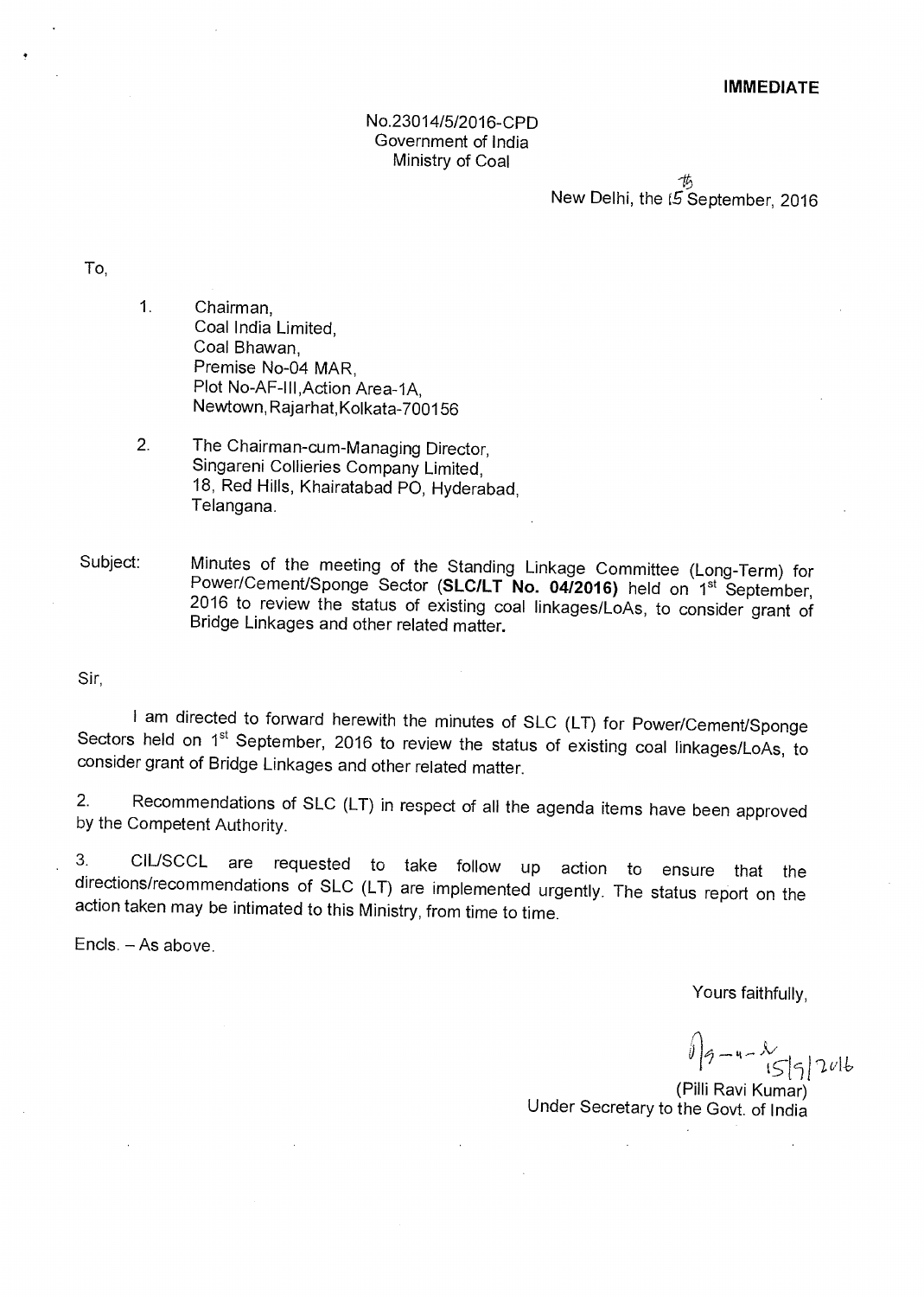# **To**

| 1.<br>2.<br>3.<br>4. | Special Secretary, Ministry of Coal<br>Principal Advisor (Energy), NITI Aayog, Yojana Bhawan New Delhi.<br>Joint Secretary (Coal), Ministry of Coal<br>Advisor (Projects), Ministry of Coal | Chairperson<br>Member<br>Member<br>Member |
|----------------------|---------------------------------------------------------------------------------------------------------------------------------------------------------------------------------------------|-------------------------------------------|
| 5.                   | Joint Secretary(Thermal), Ministry of Power, Shram Shakti Bhawan,<br>New Delhi                                                                                                              | Member                                    |
| 6.                   | Joint Secretary (Ports), Ministry of Shipping, Transport Bhawan, New<br>Delhi                                                                                                               | Member                                    |
| 7.                   | Joint Secretary, Ministry of Steel, Udyog Bhawan, New Delhi                                                                                                                                 | Member                                    |
| 8.                   | Joint Secretary, Department of Industrial Policy & Promotion, Udyog<br>Bhawan, New Delhi                                                                                                    | Member                                    |
| 9.                   | Executive Director, T. T. (F), Railway Board, Room No. 261, Rail<br>Bhawan, New Delhi.                                                                                                      | Member                                    |
| 10.                  | Chairman-cum-Managing Director, Coal India Limited.                                                                                                                                         | Member                                    |
| 11.                  | Director(Marketing), Coal India Limited.                                                                                                                                                    | Member                                    |
| 12.                  | CMD's BCCL, CCL,. ECL, MCL, NCL, SECL & WCL                                                                                                                                                 | <b>Members</b>                            |
| 13.                  | Chairman-cum-Managing Director, Central Mine Planning & Design<br>Instt Ltd., Gondwana Place, Kanke Road, Ranchi.                                                                           | Member                                    |
| 14.                  | Chairman-cum-Managing Director, SCCL, P.O. Kothagudem Collieries,<br>Distt. Khammam-507101                                                                                                  | Member                                    |
| 15.                  | Chairman, Central Electricity Authority, Sewa Bhawan, RK Puram, New<br>Delhi                                                                                                                | Member                                    |
| 16.                  | Chairman, NTPC, Scope Complex, Lodhi Road, New Delhi-110003                                                                                                                                 |                                           |
| 17.                  | Joint Secretary (CA-III Section), Ministry of Coal                                                                                                                                          | Member                                    |
| 18.                  | Joint Secretary (M-1), Ministry of Mines, Shastri Bhawan                                                                                                                                    | Special Invitee                           |
| 19.                  | Chief Engineer, Generation, Bihar State Power Generation Company                                                                                                                            |                                           |
|                      | Limited, 5 <sup>th</sup> Floor, Vldyut Bhawan, Bailey Road, Patna-800021.                                                                                                                   |                                           |
| 20.                  | Asstt. Gen. Manager (PC & E), National Aluminium Company                                                                                                                                    |                                           |
|                      | Ltd., NALCO Bhavan, Nayapalli, Bhubaneswar-751061.                                                                                                                                          |                                           |
| 21.                  | Member (Technical), Damodar Valley Corporation, DVC Towers, VIP                                                                                                                             |                                           |
|                      | Road, Kolkata-700054.                                                                                                                                                                       |                                           |

### **Copy to:**

(i) Director (Technical), CIL **ii)** GM(S&M), CIL, Kolkata, **iii)** CGM(CP), CIL, Kolkata, **iv)** GM(S&M), CIL, Delhi.

# **Copy also to:-**

1. OSD to MoS (I/C) for Coal 2. PS to Minister of State (I/C) for Power, Coal and NRE, 3. PSO to Secretary(Coal), 4. PPS to Special Secretary (Coal), 5. PPS to Joint Secretary (RKS), 6. PPS to Joint Secretary (RPG), 7. PPS

 $\sqrt{9-4-2}$ <br>15/9/2016 (Pilli Ravi Kumar)

Under Secretary to the Govt. of India

Copy to Yill C, Ministry of Coal, for posting on website of this Ministry for information of all \ceconcerned.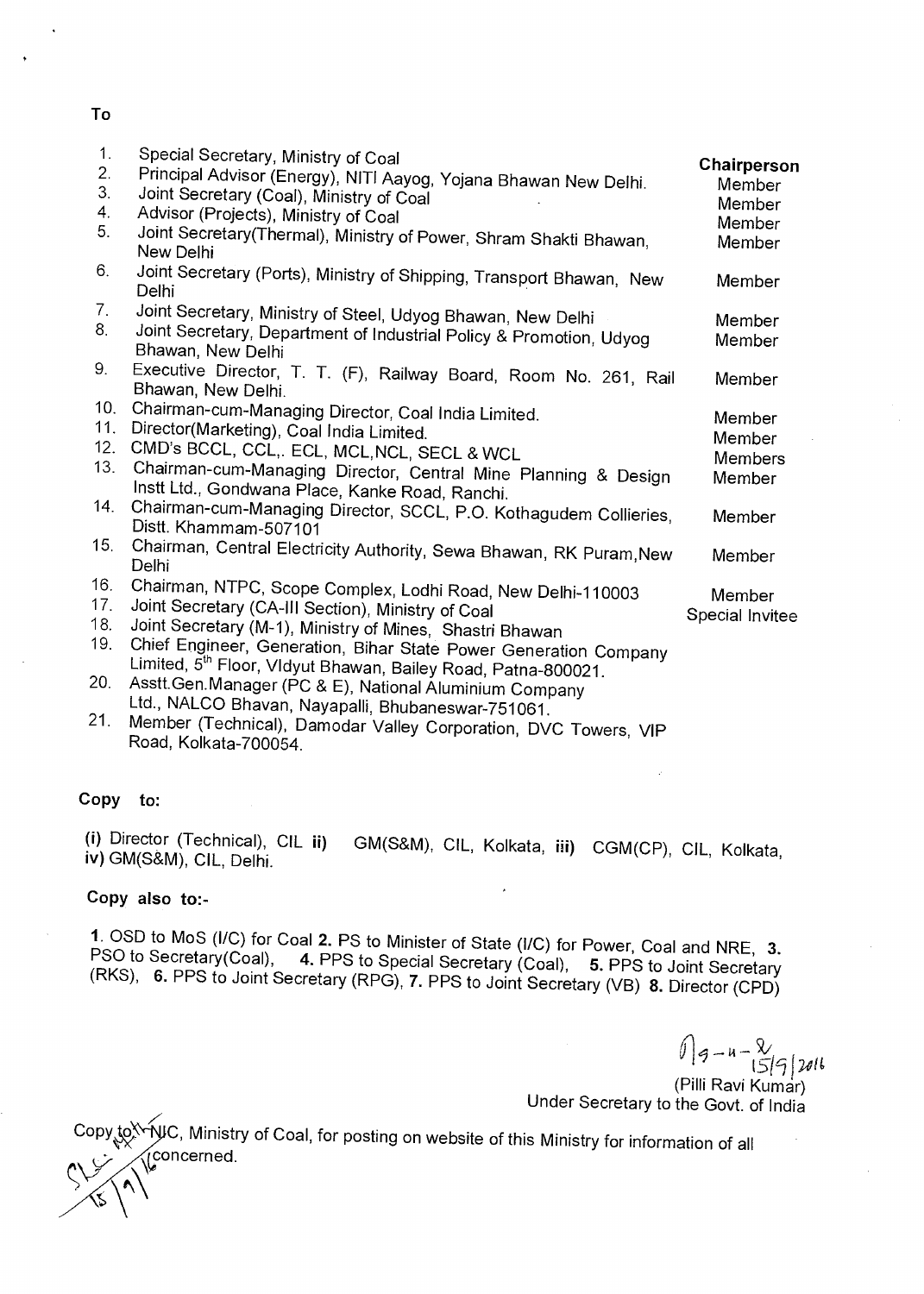New Delhi, Dated IS September, 2016 <del>لئ</del>ى

Minutes of the meeting of the Standing Linkage Committee (Long Term) for Power held on 1<sup>st</sup> September, 2016.

A meeting of the Standing Linkage Committee (Long Term) for Power was held on 01.09.2016 under the Chairmanship of Special Secretary (Coal) to review the status of LoAs issued by Coal India Ltd and its subsidiaries in purs

| Agenda               | Brief description of the Agenda<br>ltem                 | Summary of discussions       | Recommendations with reasons       |
|----------------------|---------------------------------------------------------|------------------------------|------------------------------------|
| Agenda<br>Item       |                                                         | was<br>raised<br>g           | Minutes of the SLC(LT) meeting     |
| No.1                 | Confirmation of Minries of the                          | representative of NTPC       | held on 21.06.2016 are approved    |
|                      | SLC (LT) meeting held on                                | that though MoP had          | with the modification that the     |
| Confirmation of      | 21.06.2016                                              | given approval<br>ו<br>ק     | expression in Agenda No. 2         |
|                      |                                                         | extension of time for        | "Condition Precedent clause no     |
| Minutes of the       |                                                         | fulfillment of conditions    | 2.8.2.3" would be replaced by the  |
| <b>2LC</b><br>T<br>J |                                                         | under 2.8.2 whereas the      | expression difficult Precedent     |
| meeting<br>held      |                                                         | committee recommended        | clause no. 2.8.2"                  |
| on 21.06.2016        |                                                         | extension of time for CP     |                                    |
|                      |                                                         | clause no. 2.8.2.3 of FSA    |                                    |
|                      |                                                         | and<br>requested<br>ior      |                                    |
|                      |                                                         | extension of time for        |                                    |
|                      |                                                         | 2.8.2<br>osle<br>and         |                                    |
|                      |                                                         | accordingly, minutes         |                                    |
|                      |                                                         | should be amended            |                                    |
| Agenda No.2          | accordance<br>with<br>당.<br>이                           | The project proponent stated | In view of the recommendation of   |
|                      | policy/guidelines<br>of Bridge                          | that bridge linkage<br>was   | MoP and confirmation of allotment  |
| <b>Bihar State</b>   | Linkage notified vide MoC's OM required for Darauni HPS |                              | of coal block to Specified mad Use |

 $\sqrt{5-u-9}$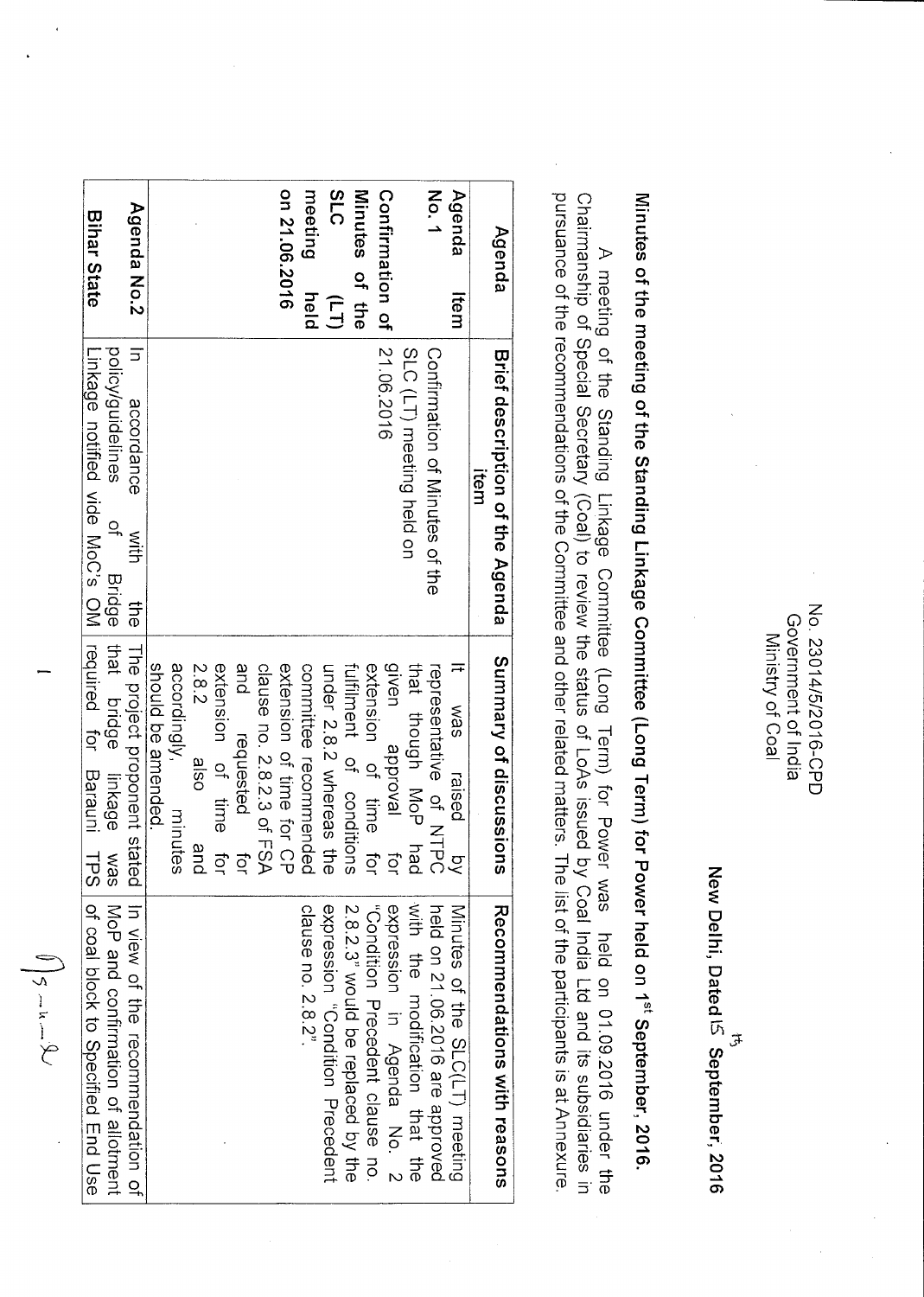|                                                                                                                                                                                                                                                                                                                                                                                                                                                                                                                                                                                                                                                                                                                                                                                                                                                                                                                | Begusarai<br>(Bihar)                                                | Barauni TPS,<br>Project at                                                 | <b>Z x 250 MW</b><br>Extension                                       | Company Ltd.                                                                          | Generation<br>Power                                                                                 |
|----------------------------------------------------------------------------------------------------------------------------------------------------------------------------------------------------------------------------------------------------------------------------------------------------------------------------------------------------------------------------------------------------------------------------------------------------------------------------------------------------------------------------------------------------------------------------------------------------------------------------------------------------------------------------------------------------------------------------------------------------------------------------------------------------------------------------------------------------------------------------------------------------------------|---------------------------------------------------------------------|----------------------------------------------------------------------------|----------------------------------------------------------------------|---------------------------------------------------------------------------------------|-----------------------------------------------------------------------------------------------------|
| tor<br><br><u>I</u><br>view of Hon'ble<br>grant of LoA for tapering linkage<br>$\sigma$<br>Subsequently the UrnaPahitola<br>of the<br>situation prevailing in Bihar and<br>extraordinariness<br>consideration<br>will take 5-6 years to connence<br>submitted a letter for grant of<br>been examined in the Ministry as<br>MW) stating that UrmaPaharitola<br>tapering coal linkage in respect of<br>In July, 2012, Govt. of Bihar<br>Coal Block was De-allocated<br>16.7.2013 conveyed the approval<br><b>No.23021115/2011-CPD</b><br>production of coal. The same has<br>Bihar and Jharkhand Govts, and<br>Ministry<br>Coal Block allocated jointly to<br>Barauni TPS (Extension) (2 x 250<br>special<br>$\frac{1}{2}$<br>competent authority for<br>of Coal<br>project to<br>eseo<br>Supreme Court<br>of the power<br>$Q_{\!n}$<br>taking<br>Nide<br>C1<br>dated<br>letter<br>into<br>the<br>$\overline{5}$ | processing tee.<br>TPS,<br>Begusarai<br>(Bihar) with                | MW Extension Project at Barauni<br>linkage in respect of their 2 x 250     | dated 15.06.2016 has submitted<br>an application for grant of Bridge | No.390/P&D/BSPGCL/30/2016<br>letter                                                   | dt 08.02.2010 BSPGCL vide their<br>$\mathsf{K}$<br>23021/3/2015-CPD                                 |
| mine                                                                                                                                                                                                                                                                                                                                                                                                                                                                                                                                                                                                                                                                                                                                                                                                                                                                                                           | confirmed that<br>Mine<br>SBM<br>$\omega$<br>Badam Coal<br>schedule | was required for the project.<br>CA-III<br>section<br>$\frac{1}{2}$<br>MoC | stated that G-14 grade coal<br>The project proponent also            | available and selection of<br>MDO was under process.                                  | the allotted coal block were<br>extension.<br>All clearances for                                    |
|                                                                                                                                                                                                                                                                                                                                                                                                                                                                                                                                                                                                                                                                                                                                                                                                                                                                                                                |                                                                     |                                                                            | Begusarai (Bihar), from CIL<br>Generation<br>Corporation<br>Limited  | MW Extension Project of Barauni<br>LPS<br>S<br>$\overline{a}$<br>Bihar State<br>Power | grant of bridge linkage to 2 x 250<br>Plant, the<br><b>SLC</b><br>$\widehat{\Gamma}$<br>recommended |

 $\overline{M}$ 

 $\bigcap \sigma = u - \Omega$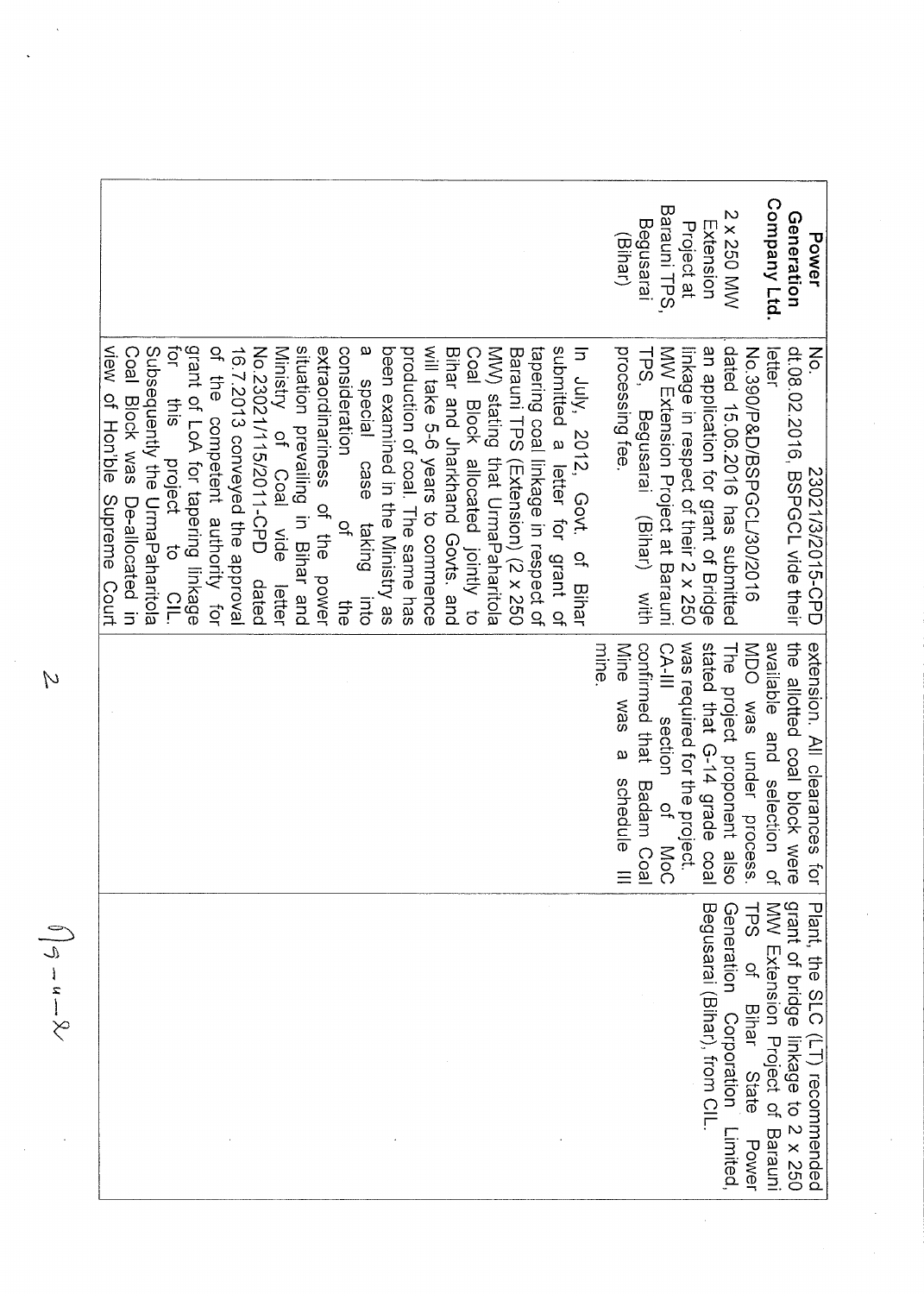Judgement. 9S commissioning of specified End Actual/expected MV) as its Specified End Used 2015 and the Coal Mines (Specia Mines (Special Provisions) Act, BSPGCL stated that Badam Coa Bridge Linkage dated 15.6.2016 In the application for grant o No. the 07.03.2016 stated that the said Use Plant is April, 2017. Agreement Development and coal production from mine/block Plant. Scheduled date of start o Barauni TPS (Extension) (2 x 250 Provisions) Rules 2014, with under their OM No. FU-6/2016-IPC dt Mine was allotted on 31.08.2015 requirement of Coal for tapering recommended Government allocated coal dt.08.12.2015 which have been furnished to MoC vide their OM Thermal Power Plant was listed in Connects of Nor - Nor vide inkages (Bridge Linkage). list of TPPs that were per the the provisions of FU-11/2010-(Vol-VI)-IPC  $\overline{\omega}$ Sector Coal Mines block  $\overrightarrow{Q}$ date 30.04.2019 Production under Coa **The** and 라.  $\overline{a}$ 

W

 $\frac{4-u-x}{2}$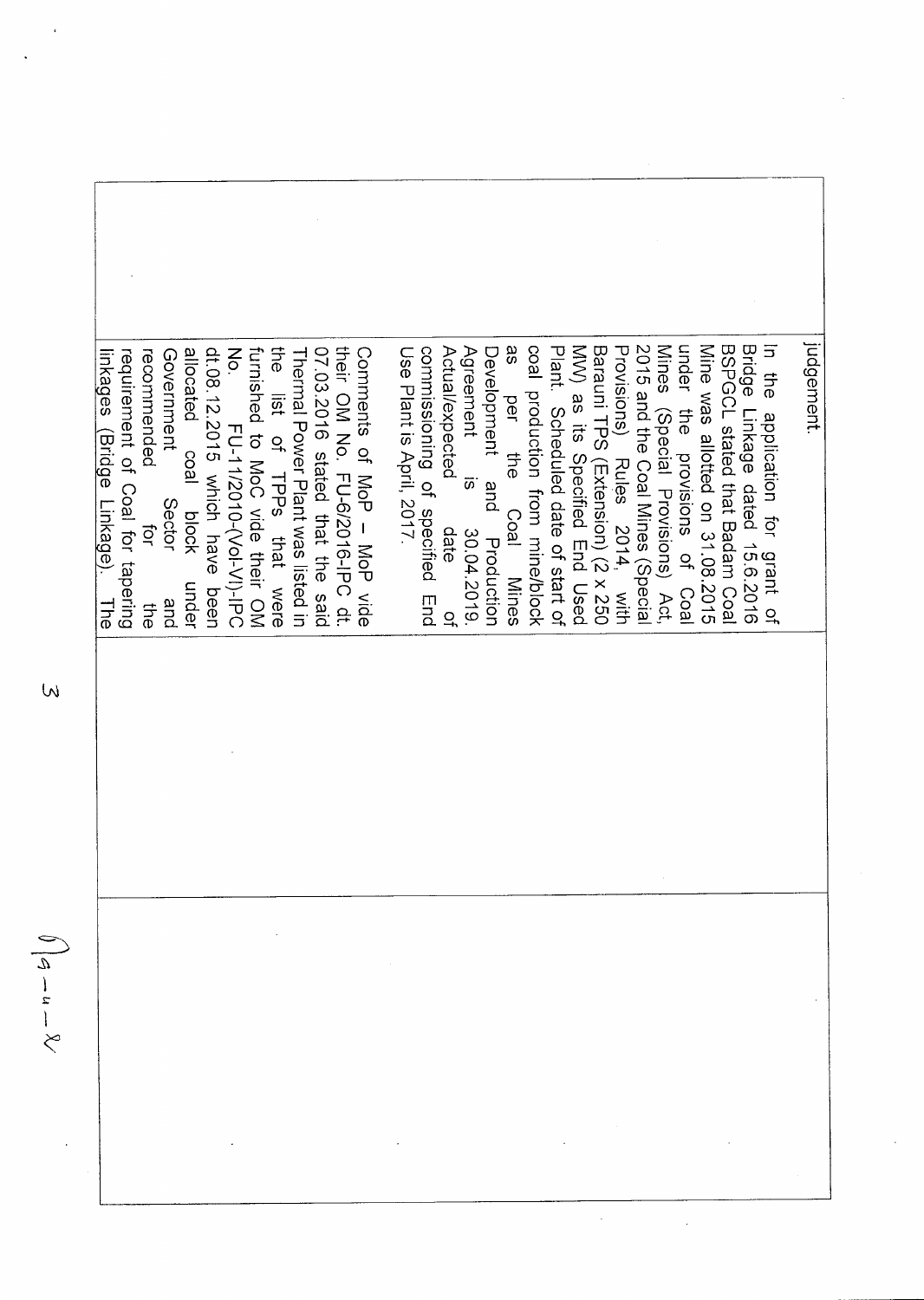|                                               |                                                                                                                       | that earlier they were allotted                     |                  |
|-----------------------------------------------|-----------------------------------------------------------------------------------------------------------------------|-----------------------------------------------------|------------------|
|                                               | Utkal mines and according<br>12 would come up with the<br>Utkal mines and accordingly<br>Bridge linkage was requested | In their application NALOO stated                   |                  |
|                                               |                                                                                                                       |                                                     |                  |
|                                               | 9,10,11 $812$ . It was also<br>informed that the unit 11 and                                                          | with processing fee                                 | Angul, Odisha    |
|                                               |                                                                                                                       | Plant, Nalconagar, Angul, Odisha                    | Nalconagar,      |
|                                               | had been allocated for unit                                                                                           | (120 MW each) at Captive Power                      | Power Plant,     |
|                                               | DIOCK Uftai-D and Ufkai-H                                                                                             | Linkage to NALCO Unit #9 & #10                      | each) at Captive |
| <b>NALCO</b>                                  | for unit 9 & 10. The coal                                                                                             | an application for grant of Bridge                  | & #10 (120 MW    |
| CPP<br>Unit numbers<br>9 & 10 of              | Bridge linkage was required                                                                                           | dated 16.06.2016 has submitted                      | NALCO Unit #9    |
| Inkage<br>from CIL to 2x120 MW                | It was also having two<br>extension units of 11 & 12.                                                                 | letter<br>No.NBC/ED(P)/2016/3308                    |                  |
| (LT) recommended grant of bridge              |                                                                                                                       | 08.02.2016, NALCO vide their                        | Company Ltd.     |
| Specified End Use Plants, the SLC             | linkages upto unit number<br>$\infty$                                                                                 | No.<br>23021/3/2015-CPD<br>ip.<br>P                 | Aluminium        |
| $Q_{\uparrow}$<br>allotation of coal block to | $\leqslant$<br>each<br>and<br>baving                                                                                  | inkage notified vide MoC's OM                       | National         |
| Ministry of Mines and contirmation            | having 10 CPP units of 120                                                                                            | policy/guidelines<br>$\frac{1}{2}$<br><b>Bridge</b> |                  |
| In view of the recommendation of              | The TP intimated that it was                                                                                          | $\Xi$<br>accordance<br>with<br>も<br>この              | Agenda No.3      |
|                                               |                                                                                                                       | the matter.                                         |                  |
|                                               |                                                                                                                       | The SLC (LT) to take a view in                      |                  |
|                                               |                                                                                                                       | Plant.                                              |                  |
|                                               |                                                                                                                       | Extension TPP as its may Use                        |                  |
|                                               |                                                                                                                       | 31.08.2015, 2 x 250 MW Barauni                      |                  |
|                                               |                                                                                                                       | No.103/20/2015/NA<br>dated                          |                  |
|                                               |                                                                                                                       | allotment<br>order                                  |                  |
|                                               |                                                                                                                       | been allotted<br>BSPGCL vide                        |                  |
|                                               |                                                                                                                       | that the Badam Coal Mines has                       |                  |
|                                               |                                                                                                                       | CA-III of M/o Coal has confirmed                    |                  |
|                                               |                                                                                                                       |                                                     |                  |
|                                               |                                                                                                                       | 08.12.2015.<br>Annextre B of MoD's OM dated         |                  |
|                                               |                                                                                                                       | figures at<br>SI. No.32<br>of the                   |                  |
|                                               |                                                                                                                       | BarachilLxtn: Unit 1 & 2 Projects                   |                  |
|                                               |                                                                                                                       |                                                     |                  |
|                                               |                                                                                                                       | approval of Secretary, Power.                       |                  |
|                                               |                                                                                                                       | by CEA and the same had the                         |                  |
|                                               |                                                                                                                       | list was<br>prepared and examined                   |                  |

 $\downarrow$ 

 $\hat{\epsilon}$ 

 $\bigcap \varsigma = u - \lambda.$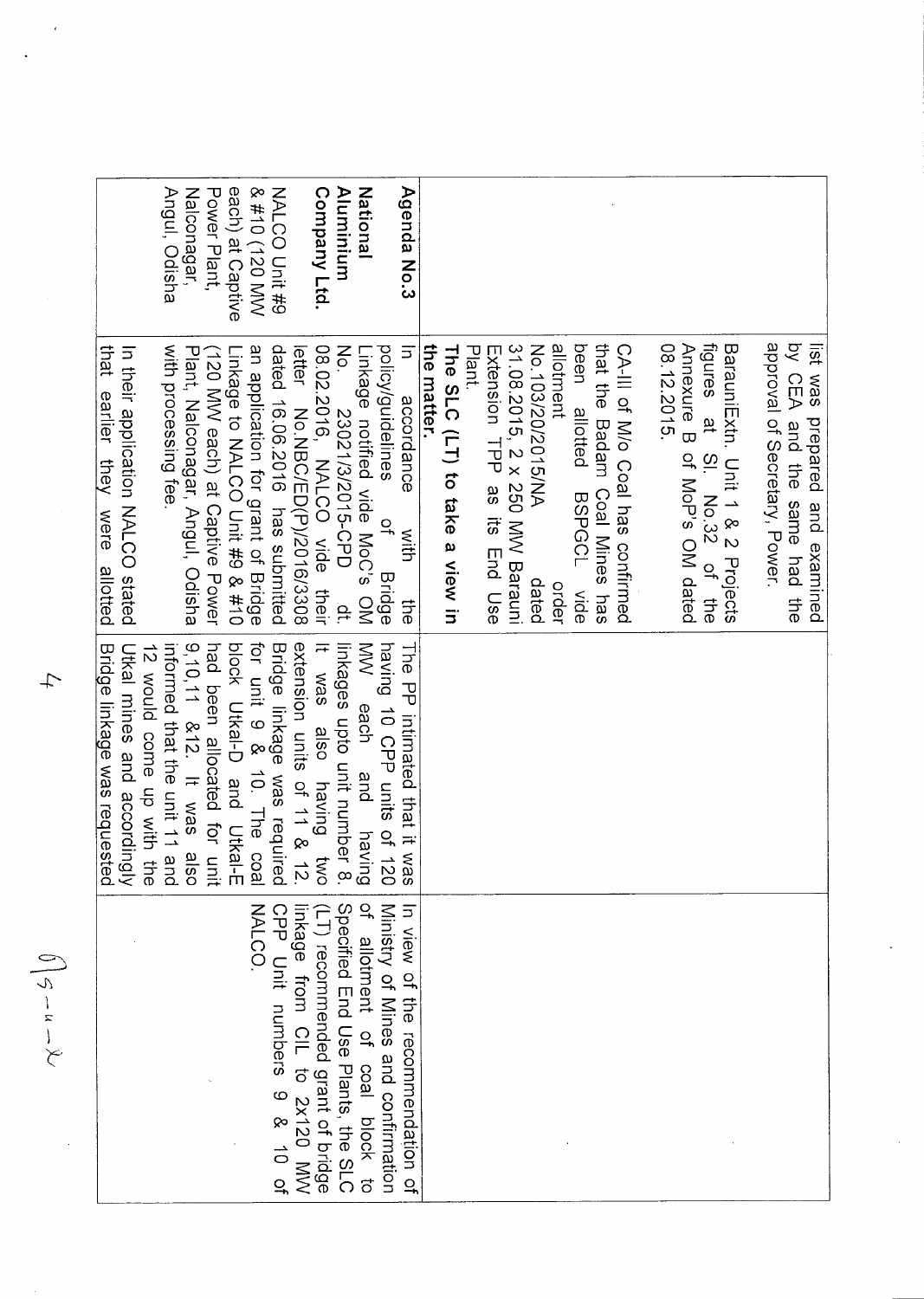| dt.11.08.2016 stated that NALCO<br>No.16(90)/2016-NI<br>No.19<br>Units) CPP for production of 4.6<br>Mines<br>is having 1200 MW (120 MW x 10<br>lakh MT per year of Aluminium at<br>Comments of M/O Mines<br>$rac{1}{20}$<br>their<br>$\mathbf{I}$<br>$\frac{1}{20}$<br>$\frac{0}{2}$ | and 27.8.2010 for Unit-10.<br>grant<br>guidelines have been issued for<br>2015. In the meantime new policy<br>the<br><br>commissioning of specified End<br>Accordingly they have submitted<br>Use Plant is dup 2009 tor Dirt-9<br>Linkage<br>application for grant Bridge<br>of bridge<br>Actual<br>date<br>linkage<br>$\frac{1}{2}$ | above running units from<br>February, 2015 till September,<br>thereafter the same was stopped<br>MT per month was allotted to<br>11.6.2014, MoU Coal, @ 26,333<br>recommendation<br>With<br>Coal Block & based on the IMC<br>De-allocation of<br>units<br>Dtkal-E<br>dated | operation in the 2009 & 2010<br>were commissioned & put into<br>the same was supplied<br>#10 (120 MW each). The units<br>units<br>Based on tapering linkage policy,<br>route on 29.07.2008 for Unit #9 &<br>Dikal-E Coal Block) through Lo<br><b>Fapering</b><br>$\equiv$<br>Linkage<br>26.02.2011 and<br>coal (linkage<br>to these |
|---------------------------------------------------------------------------------------------------------------------------------------------------------------------------------------------------------------------------------------------------------------------------------------|--------------------------------------------------------------------------------------------------------------------------------------------------------------------------------------------------------------------------------------------------------------------------------------------------------------------------------------|----------------------------------------------------------------------------------------------------------------------------------------------------------------------------------------------------------------------------------------------------------------------------|-------------------------------------------------------------------------------------------------------------------------------------------------------------------------------------------------------------------------------------------------------------------------------------------------------------------------------------|
|                                                                                                                                                                                                                                                                                       |                                                                                                                                                                                                                                                                                                                                      | Schedule-III mines.                                                                                                                                                                                                                                                        | recommended<br>confirmed that<br>for unit 9 and 10 only.<br>Utkal-E<br>CA-III<br>Ministry<br>Linkage for Unit 9 & 10.<br>section<br><b>Coal</b><br>$\frac{1}{2}$<br><b>Mines</b><br>Mine<br>Utkal-D<br>פֿ<br>ב<br>$Q_{\overline{a}}$<br>Bridg<br>MoC<br>C<br>were<br>hø<br>ര ച                                                      |
|                                                                                                                                                                                                                                                                                       |                                                                                                                                                                                                                                                                                                                                      |                                                                                                                                                                                                                                                                            |                                                                                                                                                                                                                                                                                                                                     |

 $\sigma$ 

 $\iint_{\mathcal{A}} -u - \mathcal{R}$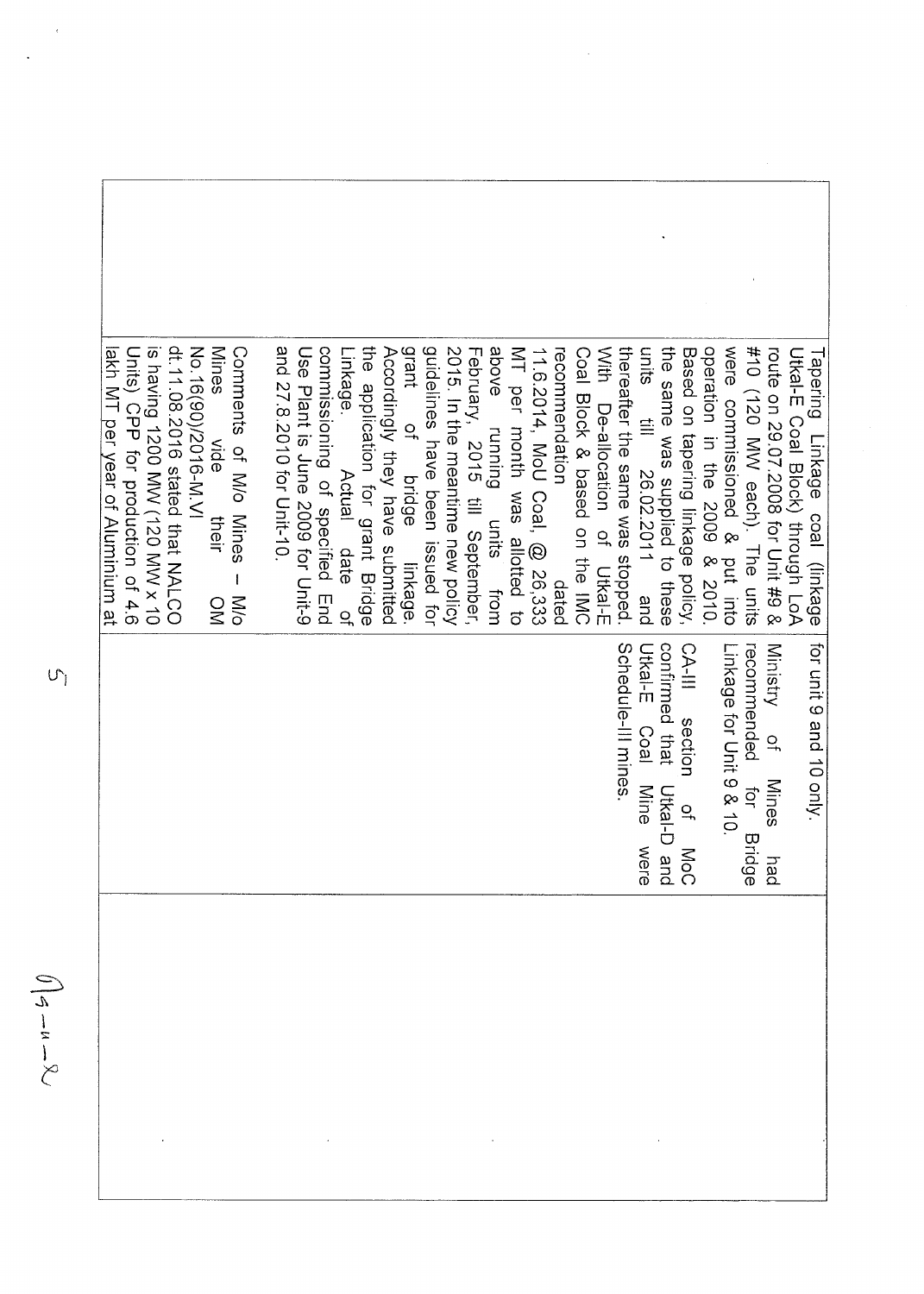

Œ

 $q-u-\chi$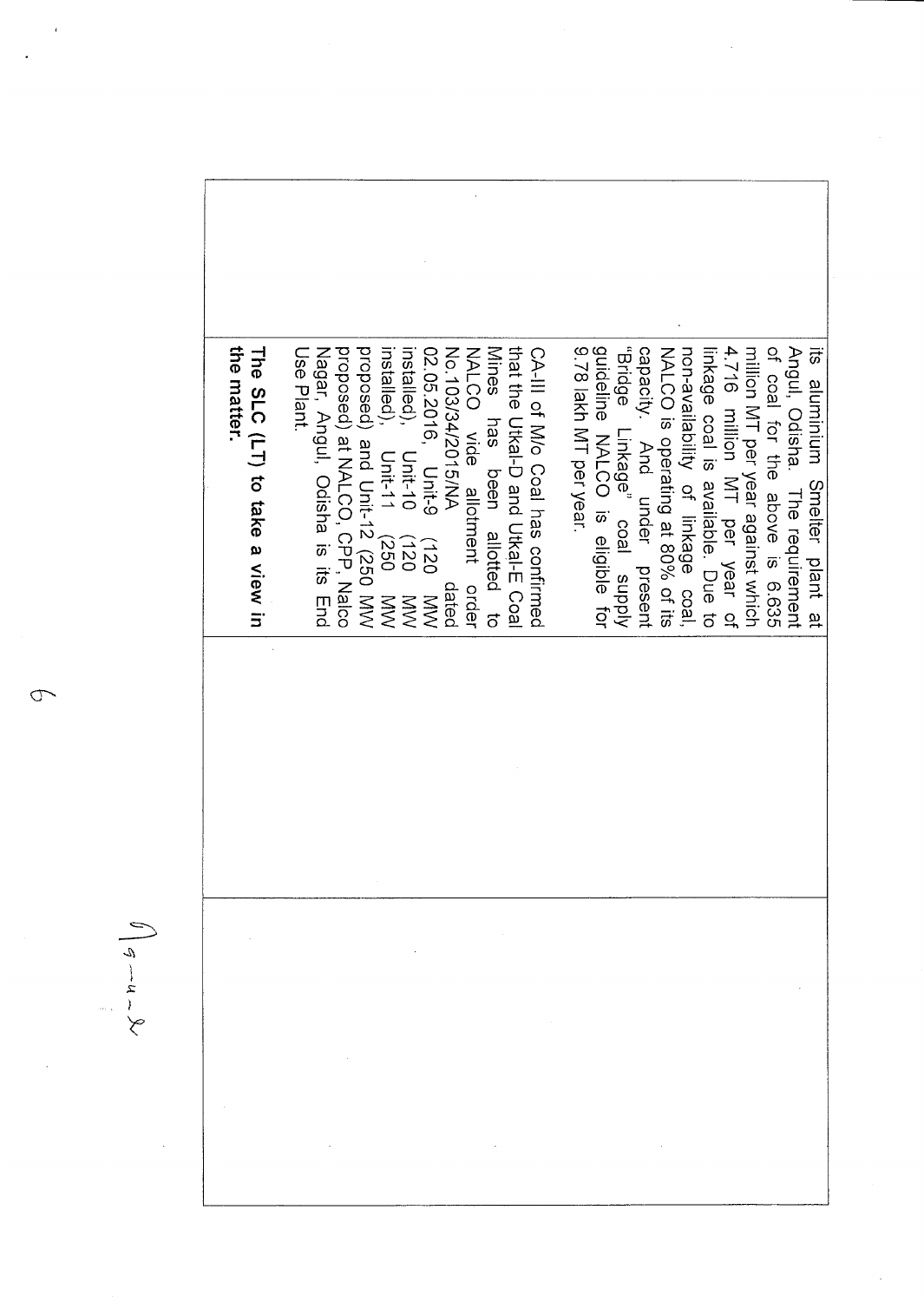No. 23014/5/2016-CPD Government of India Ministry of Coal

New Delhi, Dated I5 September, 2016

र्द

September, 2016. Minutes of the meeting of the Standing Linkage Committee (Long Term) for Sponge Iron Sector was held on 1<sup>st</sup>

A meeting of the Standing Linkage Committee (Long Term) for Sponge Iron Sector was held on 01.09.2016<br>under the Chairmanship of Special Secretary (Coal) to review the status of LoAs issued by Coal India Ltd and its subsidiaries in pursuance of the recommendations of the Committee and other related matters.

| Agenda       | Brief description of the Agenda item             | Summary of discussion<br>5                     | Recommendations<br><b>NINT</b> |
|--------------|--------------------------------------------------|------------------------------------------------|--------------------------------|
|              |                                                  |                                                | reasons                        |
| Agenda       | lssue: Review of cancellation of LoA and         | The PP intimated that LoA                      | The SLC(LT) considered that    |
| item         | foreithe of BG of Missure ion                    | had been cancelled due to                      | the cancellation of LoA in     |
| No.1         | Industries Ltd.                                  | failure in achievement of                      | 2009 was as per the            |
| Raigarh Iron |                                                  | milestones. PP requested for provisions of LoA | and                            |
| Industries   | The issue was deliberated in the SLC (LT)        | review of cancellation of LOA.                 | recommended that the issue     |
| $F_{\rm q}$  | meeting<br>held on 27.6.2014. The                | <b>The of Phanuseum</b><br>also                | of review of cancellation of   |
|              | committee took a note of the matter and          | requested for refund of CG.                    | LOA was of no consequence      |
|              | be like that the matter vill be                  |                                                | as the linkages were now       |
|              | examined/considered on receipt<br>$\overline{a}$ | The representatives of NECL                    | perional tor the non-          |
|              | comments of Ministry of Steel.                   | stated that the PP had applied                 | regulated sector under the     |
|              |                                                  | permission to 30,000 TPA.                      | new policy dated 15.02.2016    |
|              | Ministry of Otel Turnished its comments          | However, Pollution Board has                   | The company may participate    |
|              | stating that request of the company to           | given permission for 24,000                    | in the auctions for linkage    |
|              | review of the cancellation of the LOA and        | TPA. Further, LoA had been                     | Ihe issue of refund of BG/CG   |
|              | torelitie of BG in respect of 2x19000 tpa        | terninated as the milestones                   | being an operational issue     |
|              | sponge iron plant may be considered in           | pred on the level at the lesolved at the level |                                |
|              | uniformity with the guidelines adopted by Ltime  |                                                | of SECL as per the extant      |

JJ

 $\mathbb{I} \Big| \mathbb{I} - \mathfrak{n} - \mathbb{R}.$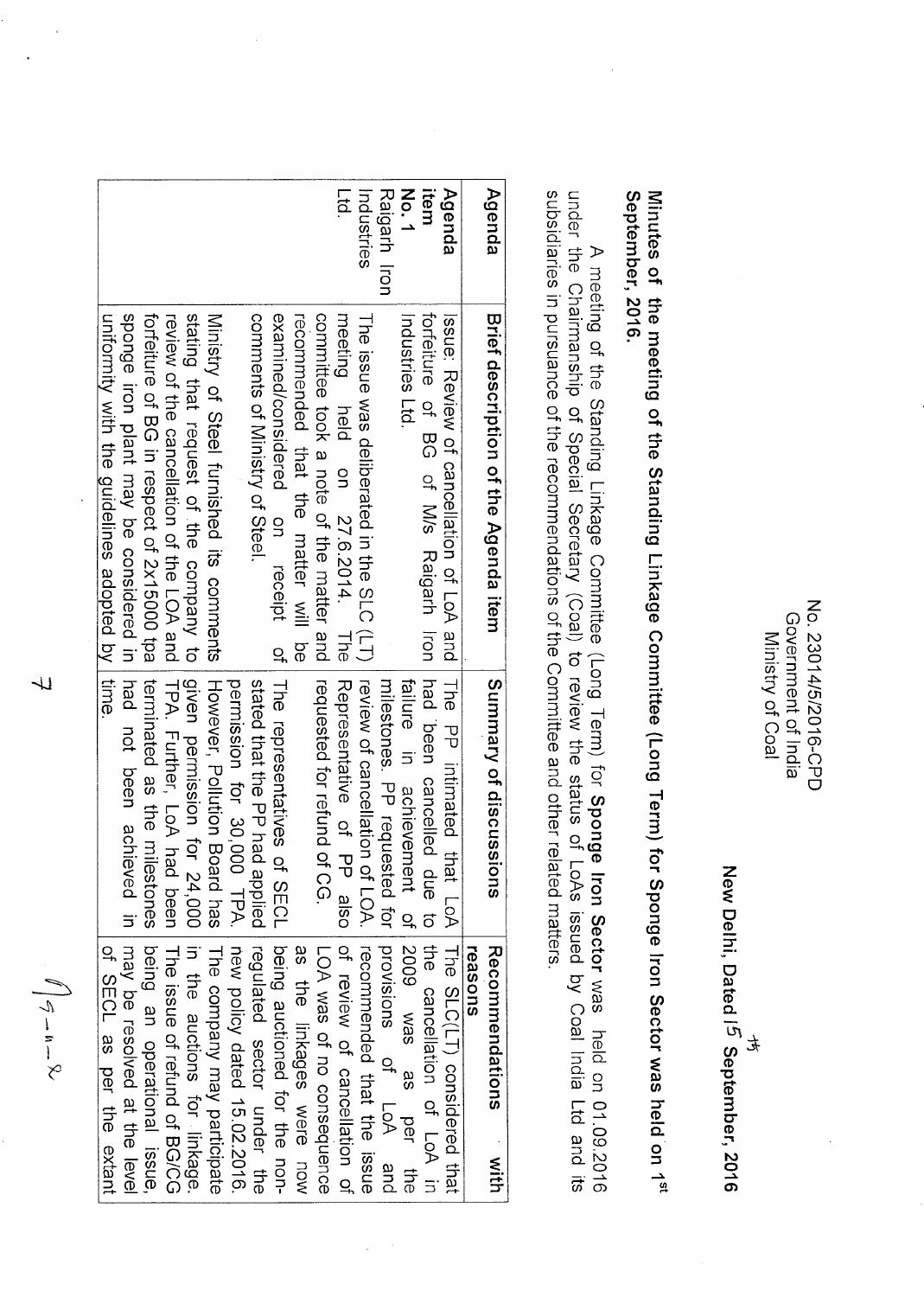| matter<br>The SLC (LT) to take a view in the | 24.02.2016 for physical vetification of unit<br>In operation<br>and observed that the unit No. 1 & 11 kas<br>physical verification of sponge iron plant.<br>CIL had submitted SECL's report of<br>I & II of M/s. Raigarh Iron Industries Ltd.,<br>The SECL's team visited the plant on | be conducted by CIL and actual release of<br>commissioning of the sponge iron units<br>coal may be done only after the<br>NoC<br>necessary, for the sponge iron unit may<br>requested<br>$\overline{5}$<br>that field inspection, if<br>dous<br>matters<br>and further |
|----------------------------------------------|----------------------------------------------------------------------------------------------------------------------------------------------------------------------------------------------------------------------------------------------------------------------------------------|------------------------------------------------------------------------------------------------------------------------------------------------------------------------------------------------------------------------------------------------------------------------|
|                                              |                                                                                                                                                                                                                                                                                        | guidelines in this regard                                                                                                                                                                                                                                              |

 $\ddot{\phantom{0}}$ 

 $\infty$ 

 $\hat{\boldsymbol{\theta}}$ 

 $\frac{1}{2}$ 

 $\mathcal{A}^{\mathcal{A}}$ 

 $\hat{\vec{r}}$ 

 $\frac{1}{2}$ 

 $\int \phi_{\sigma} - u - \varphi$ 

 $\label{eq:2} \frac{1}{\sqrt{2}}\left(\frac{1}{\sqrt{2}}\right)^{2} \left(\frac{1}{\sqrt{2}}\right)^{2}$ 

 $\hat{\mathcal{L}}$ 

 $\frac{1}{2}$ 

 $\hat{\boldsymbol{\gamma}}$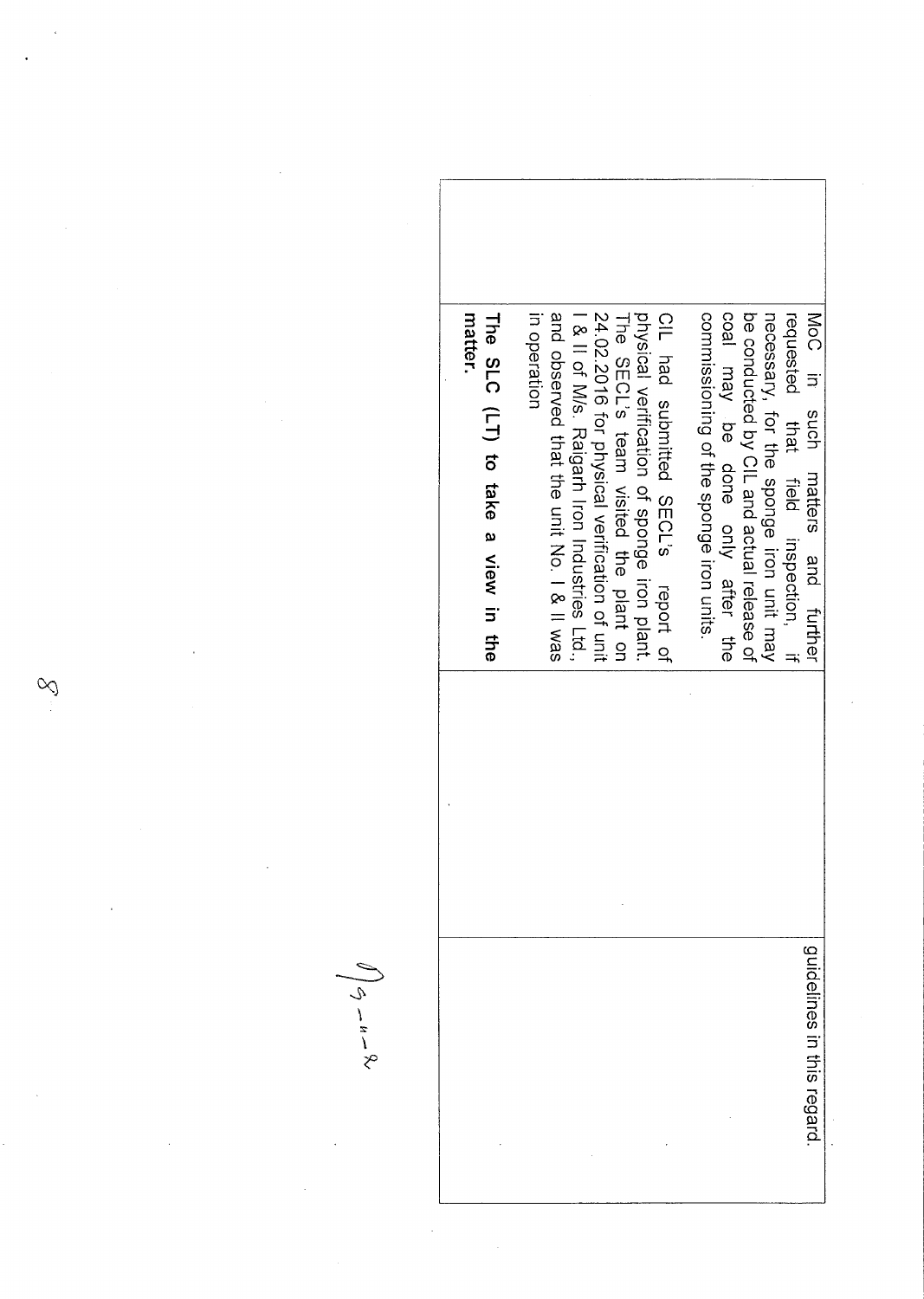No. 23014/5/2016-CPD Government of India Ministry of Coal

New Delhi, Dated IS September, 2016<br>New Delhi, Dated I*S* September, 2016

Minutes of the meeting of the Standing Linkage Committee (Long Term) for Cement Sector held on 1<sup>st</sup><br>September, 2016.

pursuance of the recommendations of the Committee and other related matters. A meeting of the Standing Linkage Committee (Long Term) for Cement Sector was held on 01.09.2016 under the<br>Chairmanship of Special Secretary (Coal) to review the status of LoAs issued by Coal India Ltd and its subsidiaries

| Agenda        | Brief description of the Agenda    | Summary of discussions | Reconnerdations with       |
|---------------|------------------------------------|------------------------|----------------------------|
|               | item                               |                        | reasons                    |
| Agenda Item   |                                    |                        | The minutes of the SLC(LT) |
| No.1          | Continuation of Minutes of the MLC |                        | meeting held on 21.06.2016 |
|               | (LT) meeting held on 21.00.2016    |                        | were confirmed.            |
| Confirmation  |                                    |                        |                            |
| of Minutes of |                                    |                        |                            |
| the SLC (LT)  |                                    |                        |                            |
| meeting held  |                                    |                        |                            |
| on 21.06.2016 |                                    |                        |                            |

 $\sqrt{4-u-8}$ 

 $\mathcal{L}$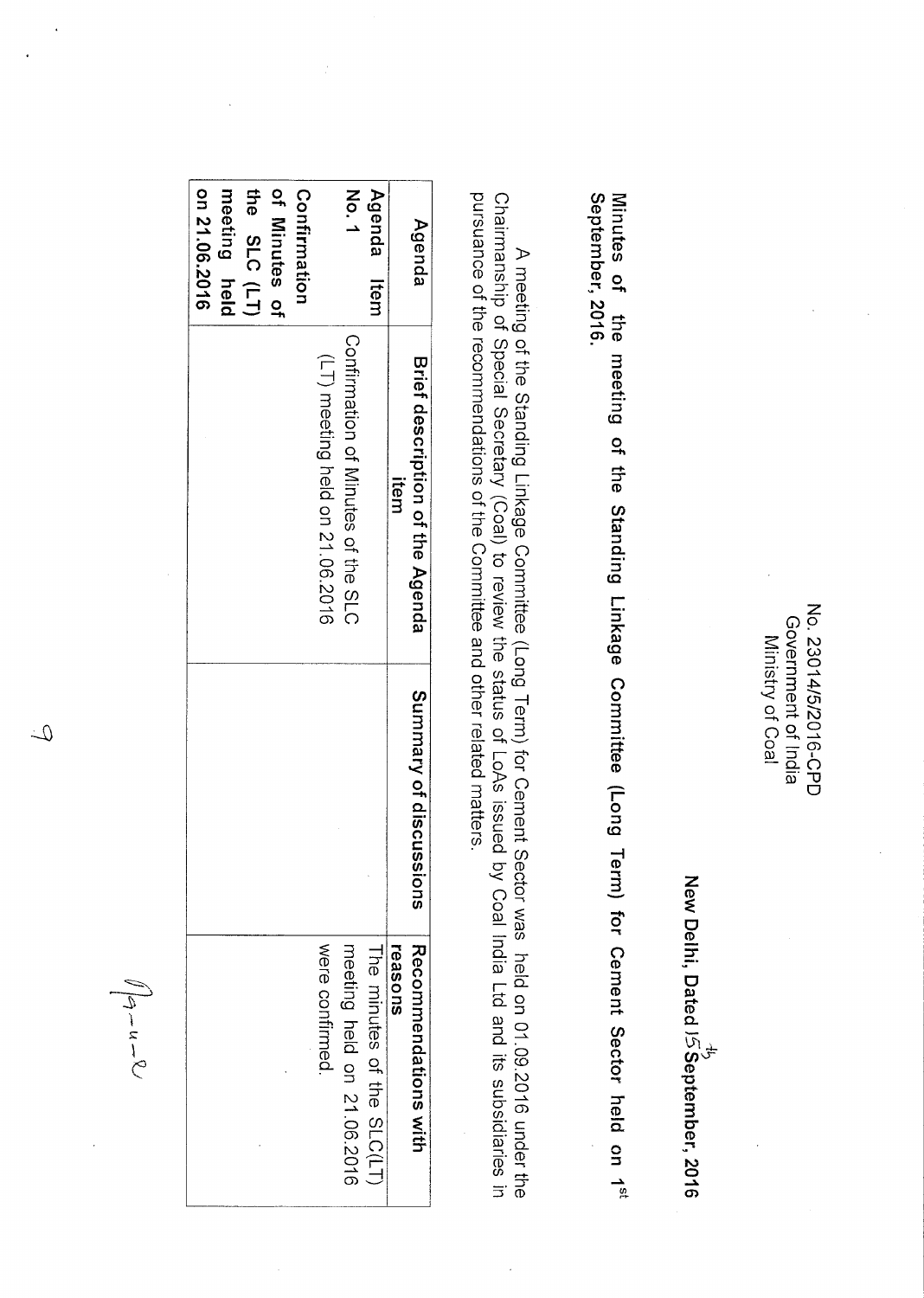Requests received from NTPC :-

 $\frac{1}{2}$ 

 $\displaystyle{\iint \mathcal{G} - u - \mathcal{R}}$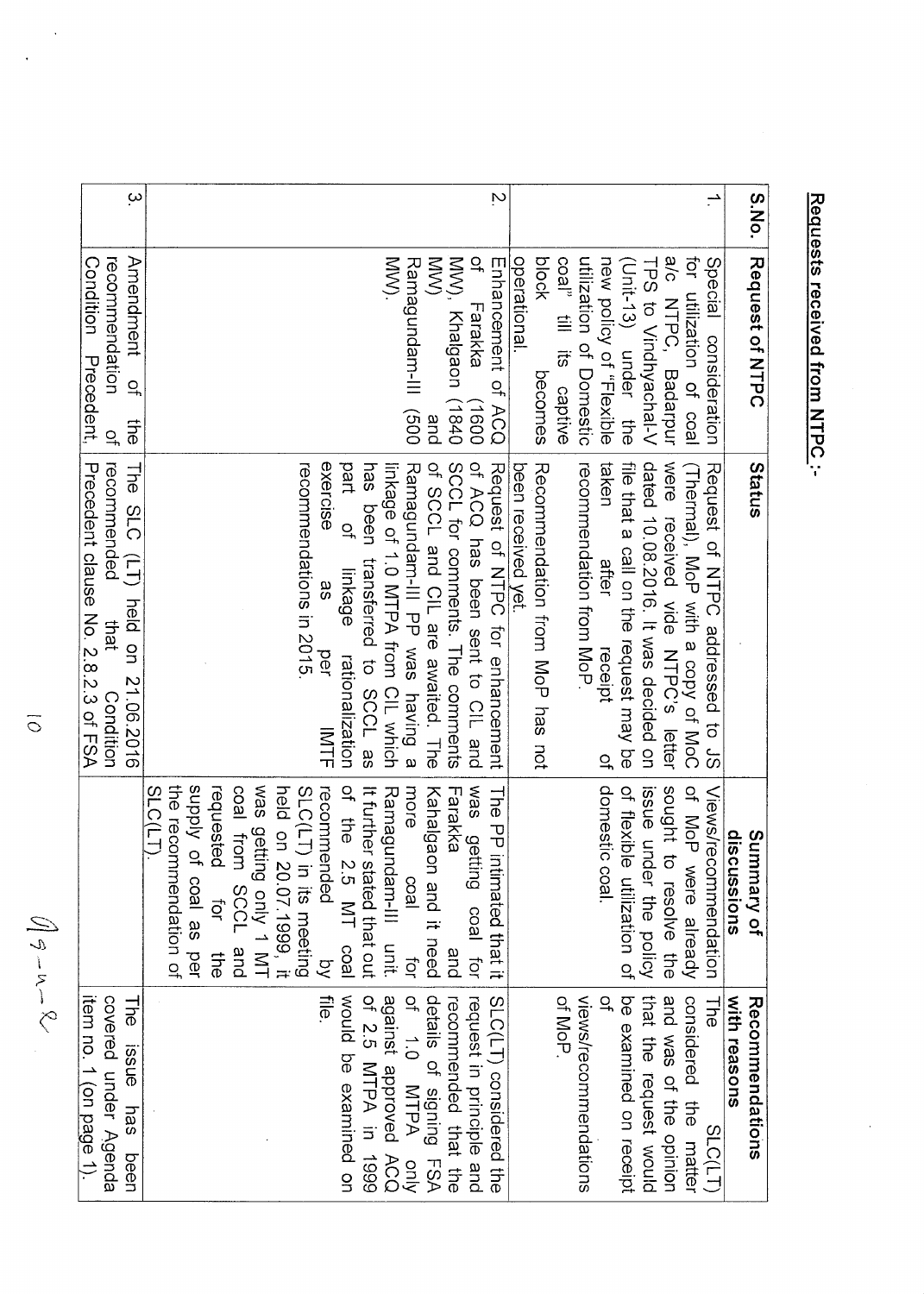|                                                                                                                                                                                                                               |                                                                                                | extension.                                                                                                                                                                                                             | clause no. 2.8.2.3 for<br>recommendation<br>ncluded<br>qnly<br>ငှ        | fulfillment<br>time<br>21.06.2016<br>consider extension of<br>requested<br>no. 282<br>mentioned in<br>meeting<br>period<br>put<br>MoP<br><b>NoC</b><br>$\overline{a}$<br>clause<br>dated<br>had<br>linal<br>ငှ<br>ပ<br>tor<br>$\vec{o}$                         | NHPC pas stated that<br>SLC (LT) mee<br>dated 21.06.2016.<br>Agenda item No. 2 of<br>$\Xi$<br>11<br>19<br>meeting<br><b>SLC(LT</b> |
|-------------------------------------------------------------------------------------------------------------------------------------------------------------------------------------------------------------------------------|------------------------------------------------------------------------------------------------|------------------------------------------------------------------------------------------------------------------------------------------------------------------------------------------------------------------------|--------------------------------------------------------------------------|-----------------------------------------------------------------------------------------------------------------------------------------------------------------------------------------------------------------------------------------------------------------|------------------------------------------------------------------------------------------------------------------------------------|
| Mith<br>the long term Power Purchase<br>Agreements (PA) either directly<br>(DISCOMs)<br>The Purchaser shall have to furnish<br>Trading Company (ies) (PTC) who<br>Distribution<br>$\ddot{a}$<br>through<br>Companies<br>Power | 2.8.2.3 [Applicable to Purchaser who<br>long term PPAI<br>has signed FSA without entering into | within<br>certified by an Independent Engineer<br>along with readiness of the power<br>completion<br>Period.<br>plant<br>for<br>the<br><br>dn Butting<br>of such construction<br>Condition<br>has<br>Precedent<br>been | completed the construction and the<br>2.82.2<br>The purchaser shall have | 2.8.2.1 The phoneser shall have<br>authorizations,<br>obtained from the lawful authority all<br>operation and<br>construction,<br>permissions<br>necessary<br>Plant.<br>maintenance of the<br>sievorge<br>required<br>commissioning,<br>clearances<br>and<br>ţď | time period for fulfilment upto March<br>should be<br>The clause 2.8.2 is as below:<br>2017.<br>considered for extensionat         |
|                                                                                                                                                                                                                               |                                                                                                |                                                                                                                                                                                                                        |                                                                          |                                                                                                                                                                                                                                                                 |                                                                                                                                    |
|                                                                                                                                                                                                                               |                                                                                                |                                                                                                                                                                                                                        |                                                                          |                                                                                                                                                                                                                                                                 |                                                                                                                                    |

 $\frac{1}{2}$ 

 $\equiv$ 

 $\ddot{\phantom{a}}$ 

l,

 $\int_{\beta}$  -  $u-x$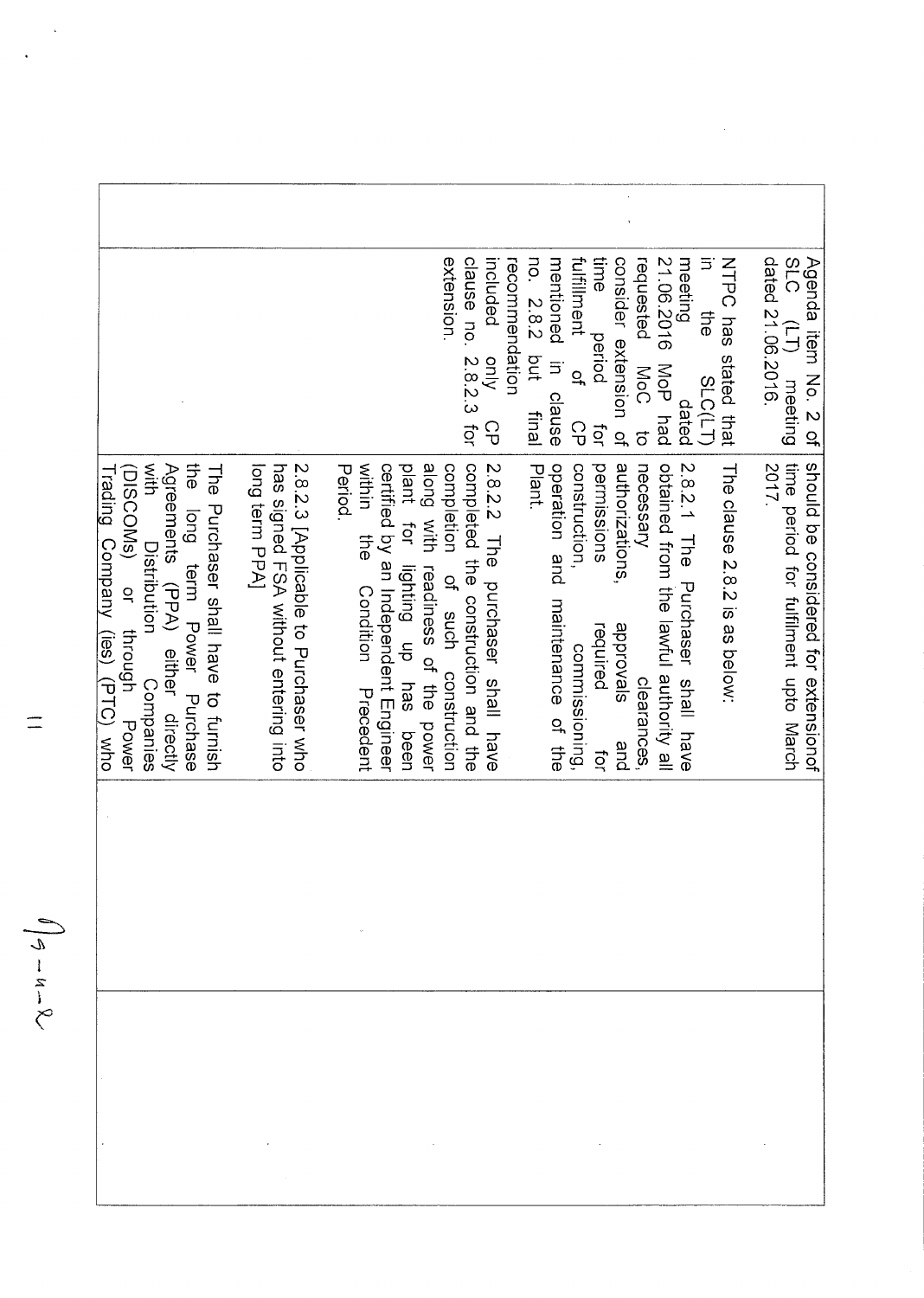| <u>(</u>                                                                                                                                                                                                                                                                                                                                                                                                                                                          | 4.                                                                                                                                                                                                                                                                                                                                                                                                                                                                                                                                                                                                                                                                                             |
|-------------------------------------------------------------------------------------------------------------------------------------------------------------------------------------------------------------------------------------------------------------------------------------------------------------------------------------------------------------------------------------------------------------------------------------------------------------------|------------------------------------------------------------------------------------------------------------------------------------------------------------------------------------------------------------------------------------------------------------------------------------------------------------------------------------------------------------------------------------------------------------------------------------------------------------------------------------------------------------------------------------------------------------------------------------------------------------------------------------------------------------------------------------------------|
| MW) and Unchahar-IV<br>NTPC<br>Gadarwara<br><b>Bridge</b><br>Allocation<br>(1X500 NVV) TPP of<br><b>Fong</b><br>-inkage<br>term<br>Linkage<br><u>្</u> ម<br>Special<br>008×2)<br><b>Coal</b><br>tor<br>$\overline{a}$                                                                                                                                                                                                                                             | onwards.<br>フ<br>ΘÓ<br>projects/JVs<br>FSA signing<br>commissioned<br>2016-17<br>likely<br>Of NTPC<br>and<br>$\vec{c}$<br>$\equiv$                                                                                                                                                                                                                                                                                                                                                                                                                                                                                                                                                             |
| of linkages is under formulation in the<br>also intimated that a policy for grant<br>allocation of coal plock. NHPC was<br>apply for Bridge Linkage after the<br>August, 2016 stating that NTPC may<br>18.07.2016. A reply has been sent to<br>NFPC vide MoC's letter dated 12 <sup>th</sup><br>were received vide its letters dated<br>Ministry.<br>Requests of NHPC addressed to JS<br>(Thermal), MoP with a copy to MoC<br><b>After</b><br>meeting<br>existing | within the Condition Precedent (CP)<br>PPA(s) (long term)<br>TPP <sub>S</sub> :<br>period as per clause 2.8.3.1.<br>has/have<br>The<br>$\Omega$<br>ုပ္ပာ<br>4<br>Ņ<br>ω<br>S.No<br><b>NTPC</b><br>$\div$<br><b>NTPC</b><br>request is for the<br>JV Projects:<br>Projects<br>Project<br>M <sub>W</sub><br>Meja<br>Nabinagar<br>Solapur<br>Barh<br>Bongaigaon<br>Nabinagar TPP<br>Rouda<br>C8Z#N<br>SX660 MW)<br>VVM 099XZ<br>Sxeed MW)<br>1x250)<br>signed<br><b>SHPS</b><br>Stage-1<br>Stage-II<br>099×2)<br><b>SLPS</b><br>STPP<br>with DISCOMs<br>back<br>U#3<br>097<br>009<br>1980<br>1320<br>1320<br>1320<br>1320<br>Capacity<br>$\widehat{\mathbb{S}}$<br>following<br>$\vec{o}$<br>back |
| $\omega$<br>tenders was issued by<br>pinow pue<br>and it required linkage<br>the<br><br>coal block as and when<br>coming up very shortly<br>MoC.<br><b>The</b><br>PP intimated<br>notice<br>projected<br>apply for a<br>inviting<br>that<br>was                                                                                                                                                                                                                   | were<br>WW)<br>for these<br>current financial year.<br>needed to<br>were likely to be<br>commissioned in the<br>Stage-II (2x660 MW)<br>Solapur<br>Solapur<br>SLPP<br>The PP inti<br>and<br>projects and<br>mated that it<br>sASH FSAs<br>099×2)<br>Mouda                                                                                                                                                                                                                                                                                                                                                                                                                                       |
| of linkages was under<br>communities<br>the allocation of coal<br>for bridge linkage after<br>for Coal block and apply<br>that NTPC may apply<br>formulation<br>existing<br>Ministry. After meeting<br>block. A policy for grant<br>commitments,<br><b>The</b><br>SLC (LT) opined<br>$\overline{5}$<br>grant of<br>kiddns<br>the<br>                                                                                                                              | that the decision of the<br>signing of FSA should<br>consideration.<br>policy which is under<br>provisions of the new<br>be taken<br><b>The</b><br>SLC(LT) opined<br>as<br>per the                                                                                                                                                                                                                                                                                                                                                                                                                                                                                                             |

 $\hat{\mathcal{A}}$ 

 $\ddot{\phantom{0}}$ 

 $\iint$   $\sigma = u - \nu$ 

 $\overline{\gamma}$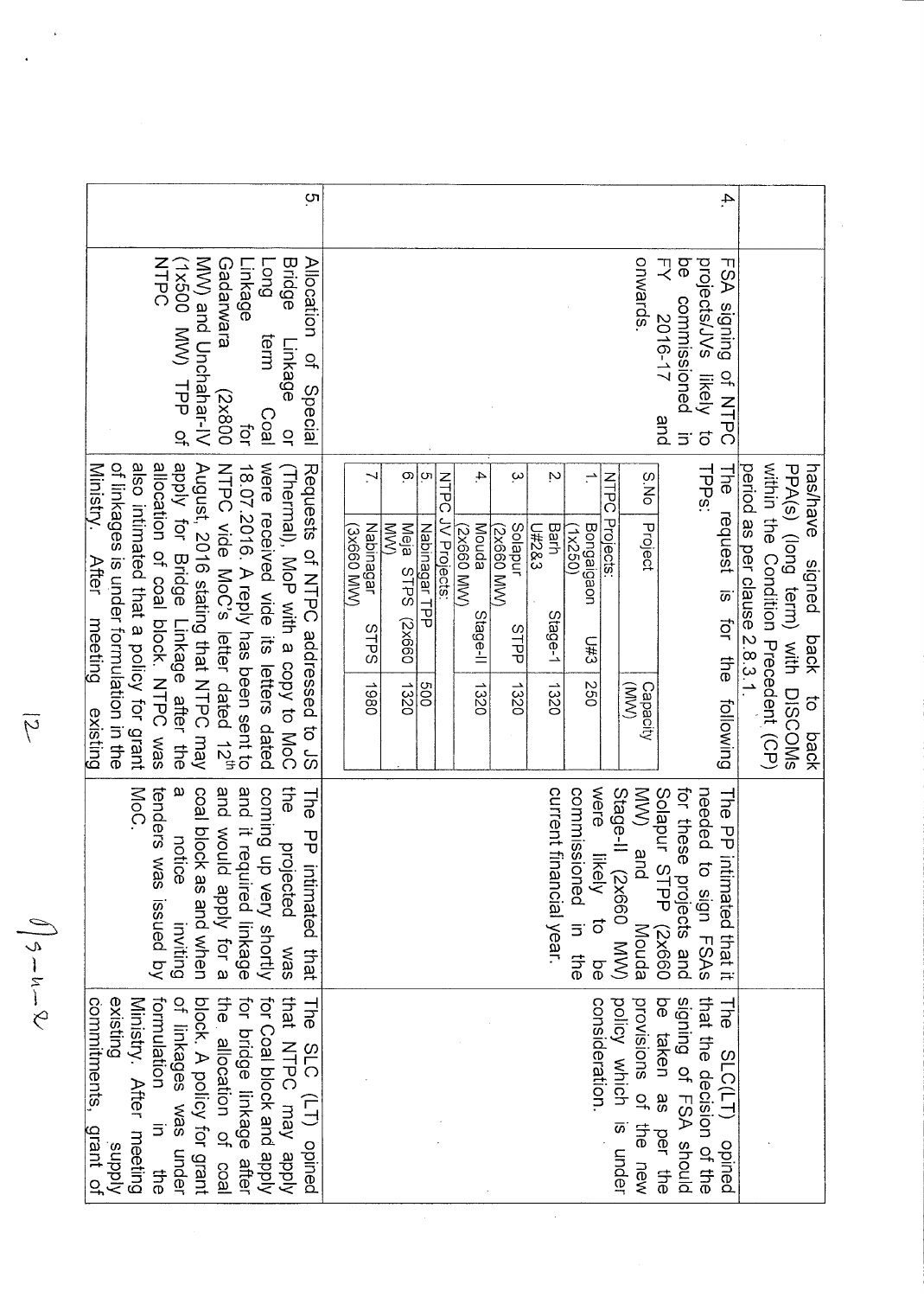|       |                                                                                     | linkages in future may be considered<br>Kiddns<br>in terms of policy so finalised<br>commitments,<br>grant | $\Omega$                                                                                  | of policy so finalised.<br>be considered in terms<br>inkages in future would |
|-------|-------------------------------------------------------------------------------------|------------------------------------------------------------------------------------------------------------|-------------------------------------------------------------------------------------------|------------------------------------------------------------------------------|
|       | Requests received from CIL :-                                                       |                                                                                                            |                                                                                           |                                                                              |
| S.No. | <b>Agenda Point</b>                                                                 | Status                                                                                                     | Summary of<br>discuss<br>suoi                                                             | reasons<br><b>Recommendations with</b>                                       |
|       | Recommendation<br>$\overline{a}$                                                    | <u>CIL</u><br>has<br>requested<br>that the                                                                 | CIL stated that the source                                                                | The SLC(LT)<br>clarified that                                                |
|       | Bridge<br>Linkage made                                                              | source may<br>9Q<br>confirmed<br>$\exists$                                                                 | $\overline{a}$<br>the Bridge<br>linkage                                                   | for all the Bridge linkages                                                  |
|       | in the SLC(LT) meeting<br>held on 21.06.2016.                                       | the meeting.                                                                                               | held on 21.06.2016 was to<br>SLC(LT) in its<br>recommended<br>meeting<br>$\tilde{\alpha}$ | recommended in<br>meeting of SLC<br>recommended<br>守<br>6                    |
|       | CIL has stated<br>that                                                              |                                                                                                            | be decided                                                                                | was the source.                                                              |
|       | while<br>recommending                                                               |                                                                                                            |                                                                                           |                                                                              |
|       | source, viz. CIL/SCCL<br>the Bridge linkage, the                                    |                                                                                                            |                                                                                           |                                                                              |
|       | sem<br>not mentioned.                                                               |                                                                                                            |                                                                                           |                                                                              |
|       | $\frac{1}{1}$<br>has' stated that it                                                |                                                                                                            |                                                                                           |                                                                              |
|       | that the source is CIL<br>has<br>been presumed                                      |                                                                                                            |                                                                                           |                                                                              |
|       | $\frac{\Omega}{\Gamma}$<br>has requested that                                       |                                                                                                            |                                                                                           |                                                                              |
|       | the<br>confirmed<br>same<br>Vem<br>5<br>this<br>9d                                  |                                                                                                            |                                                                                           |                                                                              |
|       | meeting                                                                             |                                                                                                            |                                                                                           |                                                                              |
| Ņ     | Jhabua<br>$\bar{\omega}$<br>$\boldsymbol{\omega}$<br>Power Limited<br>subsidiary of | received on 29.08.2016<br>Said letter of SECL has<br>peen                                                  | SECL has intimated that it<br>He<br>representative<br>$\overline{C}$                      | Status noted                                                                 |
|       | Avanta<br>Power                                                                     |                                                                                                            | was confirming the status                                                                 |                                                                              |
|       | Infrastructure Limited.                                                             |                                                                                                            | of Jhabua Power Limited,                                                                  |                                                                              |
|       | $\frac{1}{10}$<br>has<br>stated<br>that                                             |                                                                                                            | $\omega$<br>Power<br>subsidiary<br>Ξ<br>frastructure<br>of Avanta                         |                                                                              |
|       | SECL vide its<br>letter                                                             |                                                                                                            | Limited and there was no                                                                  |                                                                              |

 $\ddot{\phantom{0}}$ 

 $\sqrt{9-u-v}$ 

 $\overline{\omega}$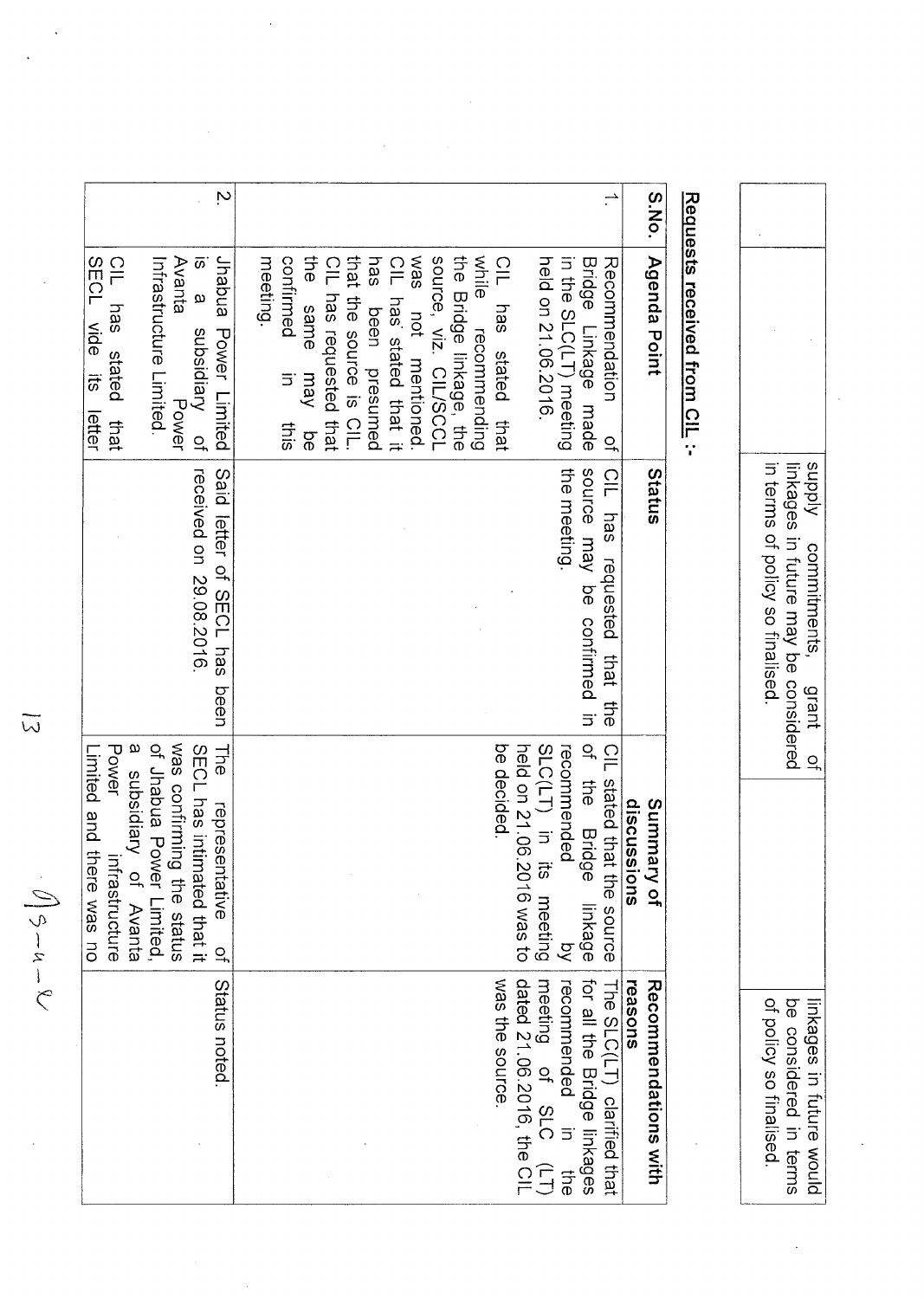the  $\overline{\mathcal{C}}$ as obtained in the case the that by M/s JPL, SECL in documents submitted examining the requisite required correction in subsidiary of Avanta 21.06.2016), MoC was SECL on similar lines been the subsidiary status of Power Infrastructure a subsidiary of Avanta decided that M/s JPL is Legal consultation with their MoC/CIL. M/s JPL for getting the **Power** that M/s Jhabua Power knowledge of SECL MoC has informed that dated 20.08.2016 in its meeting held on (approved by SLC (LT) taken up by SECL with Limited. The issue was Limited (JPL) is a Thermal Power Limited imited. CIL has stated came to Lanco Vidarbha name consumer have however, since, pevougge Deptt. has Infrastructure from **After** 다e<br>아 ka<br>K  $\vec{c}$ would be taken by SECL accordingly. anomaly. Further action

 $\sqrt{9} - 4 - 8$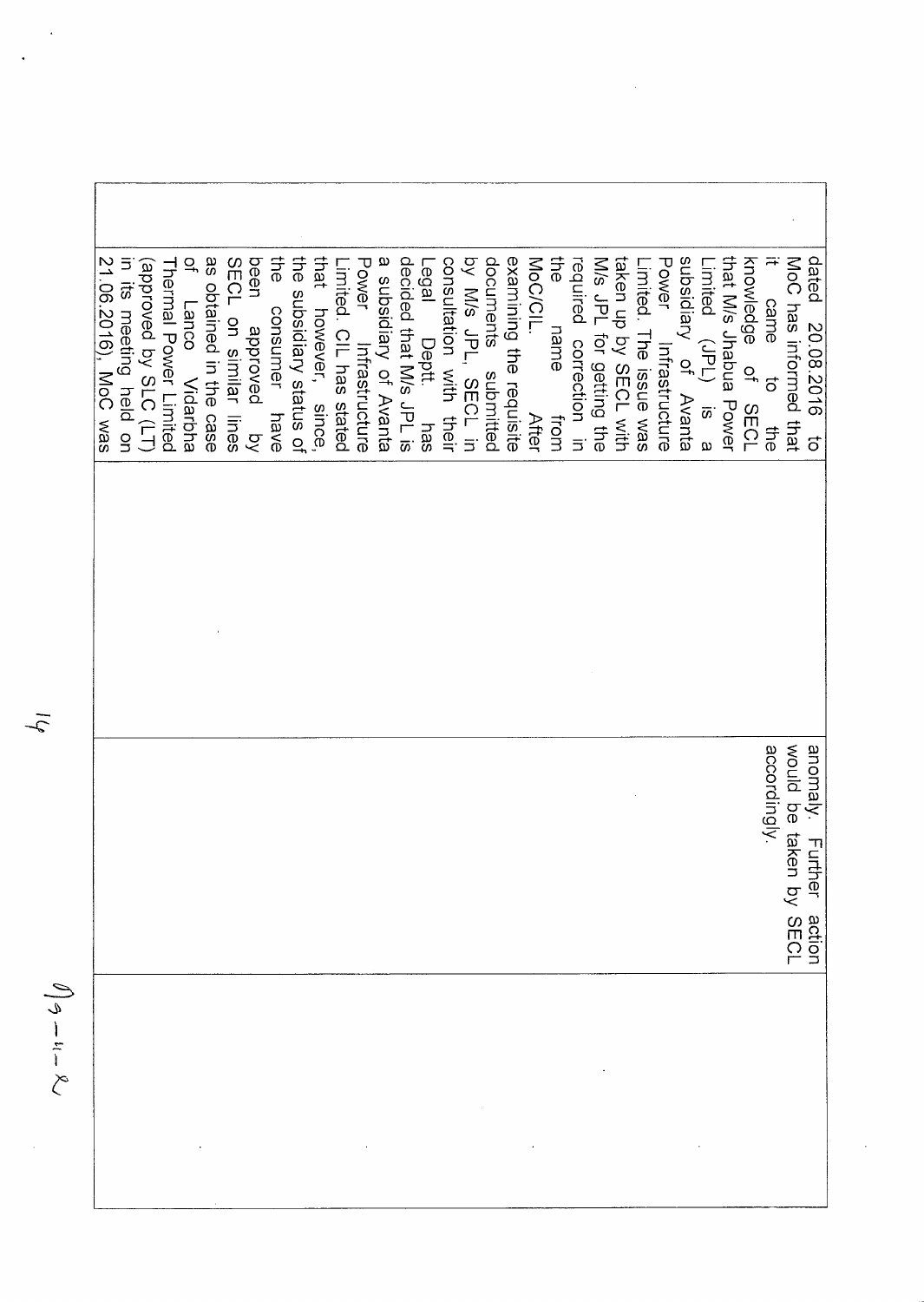|                                                |                                                                |                               |               |                        | CIL has requested that | Avanta<br>Power |                         |                       | equested to do the                       |
|------------------------------------------------|----------------------------------------------------------------|-------------------------------|---------------|------------------------|------------------------|-----------------|-------------------------|-----------------------|------------------------------------------|
| Status                                         |                                                                |                               |               |                        |                        |                 |                         |                       |                                          |
|                                                |                                                                |                               |               |                        |                        |                 |                         |                       |                                          |
|                                                |                                                                |                               |               |                        |                        |                 |                         |                       |                                          |
|                                                |                                                                |                               |               |                        |                        |                 |                         |                       |                                          |
| reasons                                        |                                                                |                               |               |                        |                        |                 |                         |                       |                                          |
| DVC vide their letter   Connents of MoP& CA-II | S.No.   Request<br>Summary of discussions Recommendations with | Requests received from DVC :- | (LT) meeting. | deliberated in the SLC | the same may be        |                 | Infrastructure Limited. | being a subsidiary of | needful regarding<br>approval of M/s JPL |

| S.No. Request                                  | Status                                                 | Summary of discussions   Recommendations with |                                                                |
|------------------------------------------------|--------------------------------------------------------|-----------------------------------------------|----------------------------------------------------------------|
|                                                |                                                        |                                               | reasons                                                        |
|                                                | DVC vide their letter   Comments of MoP& CA-III        | I The PP has intimated that I in              | M⊜iv<br>Xi<br>$\overline{a}$<br>다.<br>오                        |
| dated                                          | 26.08.2016   Section of MoC have been                  | Bridge Linkage is required                    | recommendation<br>្ម                                           |
|                                                | addressed to Special   called for. Comments are        | for CTPS unit 8 and Mejia   Ministry          | $\frac{1}{2}$<br>Power                                         |
| Secretary & Chairman   awaited.                |                                                        | Unit 788. Tubed opal furnished vide O.M. no.  |                                                                |
| SLC<br>$(L)$ has                               |                                                        | block has been allocated                      | FU-6/2016-IPC<br>dated                                         |
| submitted<br>DW1                               | DVC has<br>stated                                      | that for these three end use                  | 01.09.2016<br>and                                              |
| separate applications                          | Chandrapura TPS Unit No. 8                             | plants. The scheduled                         | continuation of allottransience                                |
| for allotment of bridge                        | commissioned in July, 2011, date of production from    |                                               | order of coal prock to                                         |
| linkage                                        | for Melia TPS Duit No. 7 and 8 the block is September, |                                               | Specified End Use Plants                                       |
| Chandrapura<br><b>TPS</b>                      | commissioned in August 2011                            | 2019. However,<br>the<br>PP                   | and<br>taking<br>our                                           |
| Unit #8 (1 x 250 MW)                           | & August 2012 respectively.                            | has not received the                          | consideration that Vesting                                     |
| and Mejia TPS Unit                             |                                                        | Vesting Order<br>from I                       | Order is expected shortly                                      |
| #7 & #8 (2 x 500                               |                                                        | Noninated Authority and                       | $\frac{1}{4}$<br>218<br>$\begin{pmatrix} 1 \\ 1 \end{pmatrix}$ |
| <b>NNO:</b><br>$\frac{1}{\sqrt{2}}$<br>다e<br>유 |                                                        | infimated that the same is                    | recommended grant of                                           |
| application it has been                        |                                                        | expected in September,                        | pridge Linkage                                                 |
| stated that Tubed                              |                                                        | 2016.                                         | Chandrapura TPS Unit #8                                        |
| Coal Block has been                            |                                                        |                                               | (1 x 250 MW) and Mejia                                         |
| allotted on 8.6.2016                           |                                                        | CA-III section of MoC                         | TPS VS 3#2 8 #2 2 x 500                                        |
| With Mejia HDS Unit                            |                                                        | confirmed Tubed                               | is NVV) of DVC from CIL                                        |
|                                                |                                                        |                                               |                                                                |

 $\overline{\mathfrak{S}}$ 

 $\widehat{\mathcal{O}}\Big\vert \mathcal{S} \sim u \sim \mathcal{R} \mathcal{S}$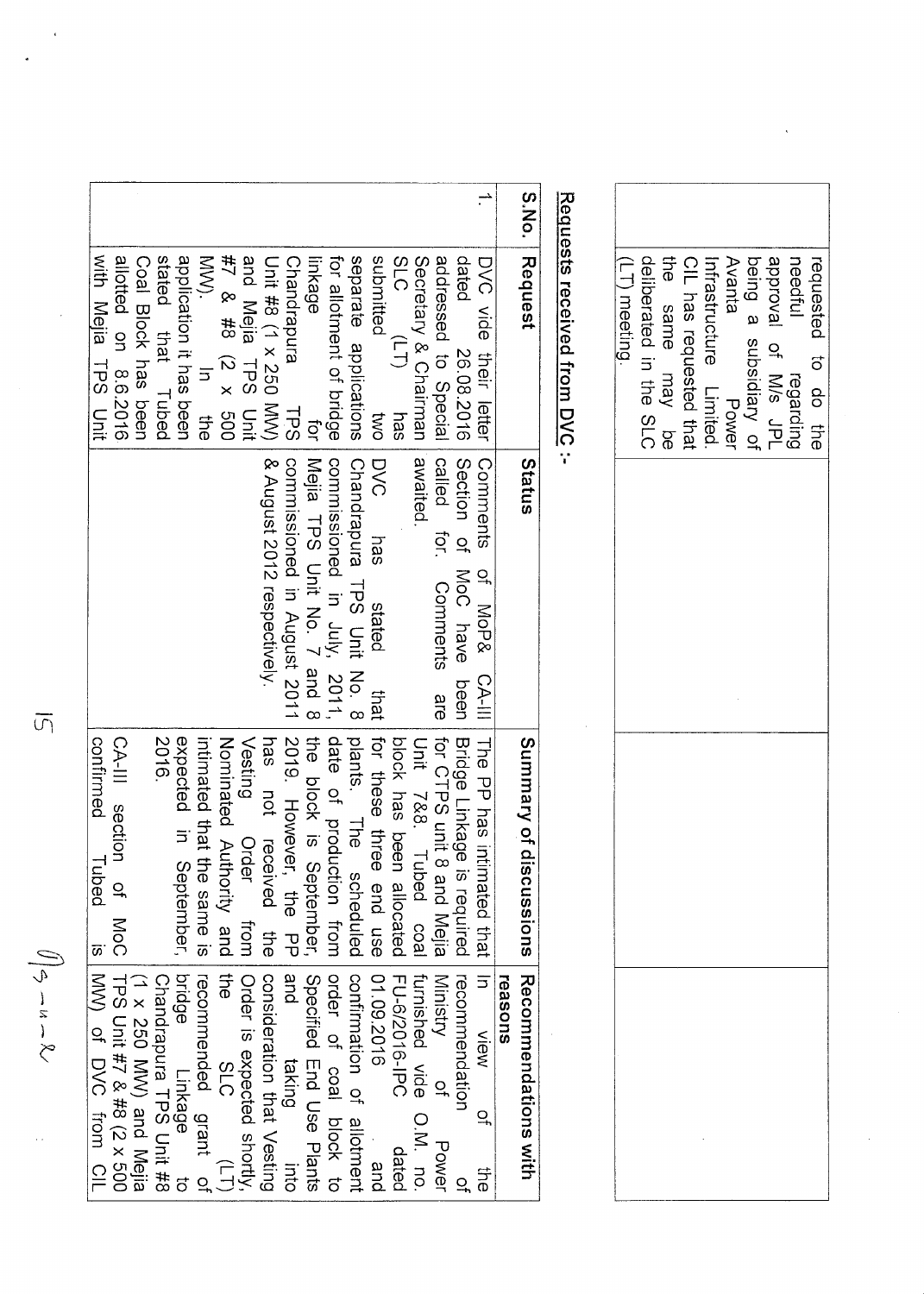| the application form. | submitted along with | <b>Five</b><br>lakhs<br>each | 24.8.2016 for Rupees | 0694590<br>dated | No.434589<br>and | Demand Draft bearing | September<br>2016 | Unit allock<br>expected within 15 <sup>th</sup> of | Coal Block | signing of allotment<br>agreement for Tubed | communicated<br>that | that Nominated<br>Authority, MoC has | been further stated | commissioned. It has | already | Unit #8 Arich are | Chandrapura<br>153 | 井<br><b>ٻ</b><br>#8<br>and |
|-----------------------|----------------------|------------------------------|----------------------|------------------|------------------|----------------------|-------------------|----------------------------------------------------|------------|---------------------------------------------|----------------------|--------------------------------------|---------------------|----------------------|---------|-------------------|--------------------|----------------------------|
|                       |                      |                              |                      |                  |                  |                      |                   |                                                    |            |                                             |                      |                                      |                     |                      |         |                   |                    |                            |
|                       |                      |                              |                      |                  |                  |                      |                   |                                                    |            |                                             |                      |                                      |                     |                      |         |                   |                    | schedule III coal block    |
|                       |                      |                              |                      |                  |                  |                      |                   |                                                    |            |                                             |                      |                                      |                     |                      |         |                   | the Vesting Order. | from the date of issue of  |

# Request received from LANCO VIDARBHA Thermal Power Project :-

| S.No. Request of Lanco |      | Summary of discussions                                | Recommendations with reasons                                                                |
|------------------------|------|-------------------------------------------------------|---------------------------------------------------------------------------------------------|
| <b>LANCO</b>           |      |                                                       | Vidarbra [Hre PP ras stated that during] Hre Committee took on record the SPV status of the |
| Thermal                |      |                                                       | Power the SLC (LT) meeting held on SECL's confirmation and completion of                    |
| Project                | vide | their 21.06.2016, the Committee LoA milestones.       | The connittee also decided that the                                                         |
| letter                 |      |                                                       | dated took on the record the SPV view on the request of PP for grant of FSP would be        |
| 26.08.2016             |      |                                                       | issue of the PP. The committee   taken up when the plant commissioning date neared          |
|                        |      | addressed to Special and decided that the view on     |                                                                                             |
|                        |      | Secretary & Chairman   the request of PP for grant of |                                                                                             |
| <b>SLC</b>             |      | (LT) tras linkage would be taken when                 |                                                                                             |

 $\overline{\sigma}$ 

 $\iint_{\mathfrak{S}} -u - \mathfrak{L}$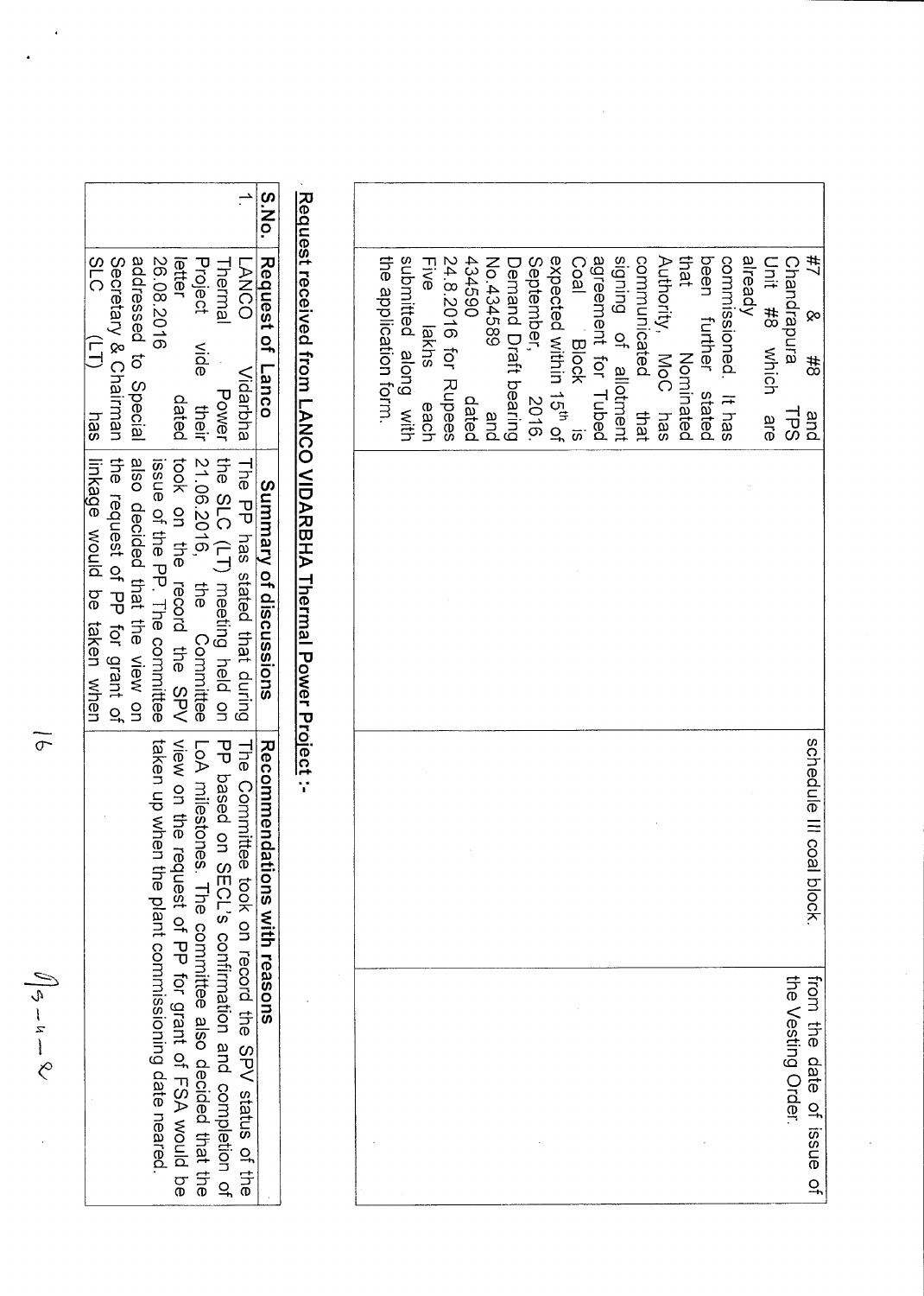|                                                                                                                                                                                                                         |                                                                                                                                                                                                                            |                                                                                                                                                            | S.No.                        | KPCL:                                            |                                                                                             |                                                         |
|-------------------------------------------------------------------------------------------------------------------------------------------------------------------------------------------------------------------------|----------------------------------------------------------------------------------------------------------------------------------------------------------------------------------------------------------------------------|------------------------------------------------------------------------------------------------------------------------------------------------------------|------------------------------|--------------------------------------------------|---------------------------------------------------------------------------------------------|---------------------------------------------------------|
|                                                                                                                                                                                                                         | and, Unit<br>KPCL.<br>Yermarus<br>$\frac{1}{8}$<br>긩<br>$\overline{a}$                                                                                                                                                     | for their units of<br>ņ<br>Bellary TPP Unit<br>Bridge Linkage period<br>KPCL has requested<br>extension<br>$\frac{1}{2}$<br>$\overline{C}$                 | Request                      | Issue discussed with the permission of the Chair | 21.6.2016.<br>meeting of the<br>minutes<br>ר<br>כ<br>held<br>Q<br>SLC<br>$\frac{1}{9}$<br>S | modification<br>requested<br>으<br>the<br><br><b>ior</b> |
| expiring on 05.09.2016 and<br>coal block. This<br>from the date of allotment of<br>policy<br>for Bridge Linkage.<br>requested for extension of time<br>linkage is valid for three years<br>guidelines, Bridge<br>period | was further stated that the<br>06.09.2013. As per the existing<br>Bridge Linkage in the SLC (LT)<br>meeting held on 18.03.2016. It<br>Pachami<br>Harinsingha was allotted<br>linked coal block of Deocha<br>Dewanganj<br>g | stated that 1 x 700 MW, Unit -3<br>Bellary TPP and 2 x 800 MW<br>KPCL Were<br>Unit -18 2 Yermarus<br>The representative of the PP<br>recommended<br>TPP of | Summary of discussions       |                                                  |                                                                                             | the plant<br>neared<br>commissioning date               |
|                                                                                                                                                                                                                         |                                                                                                                                                                                                                            | SLC (LT) considered that as per the existing policy of<br>grant of Bridge<br>extension of time<br>Linkages, there is no provision for                      | Recommendations with reasons |                                                  |                                                                                             |                                                         |

 $\overline{\phantom{a}}$ 

 $\frac{1}{2}$ 

 $\frac{1}{7}$ 

 $\ddot{\phantom{0}}$ 

 $\ddot{\phantom{1}}$ 

 $\bigcap \gamma - u - \chi$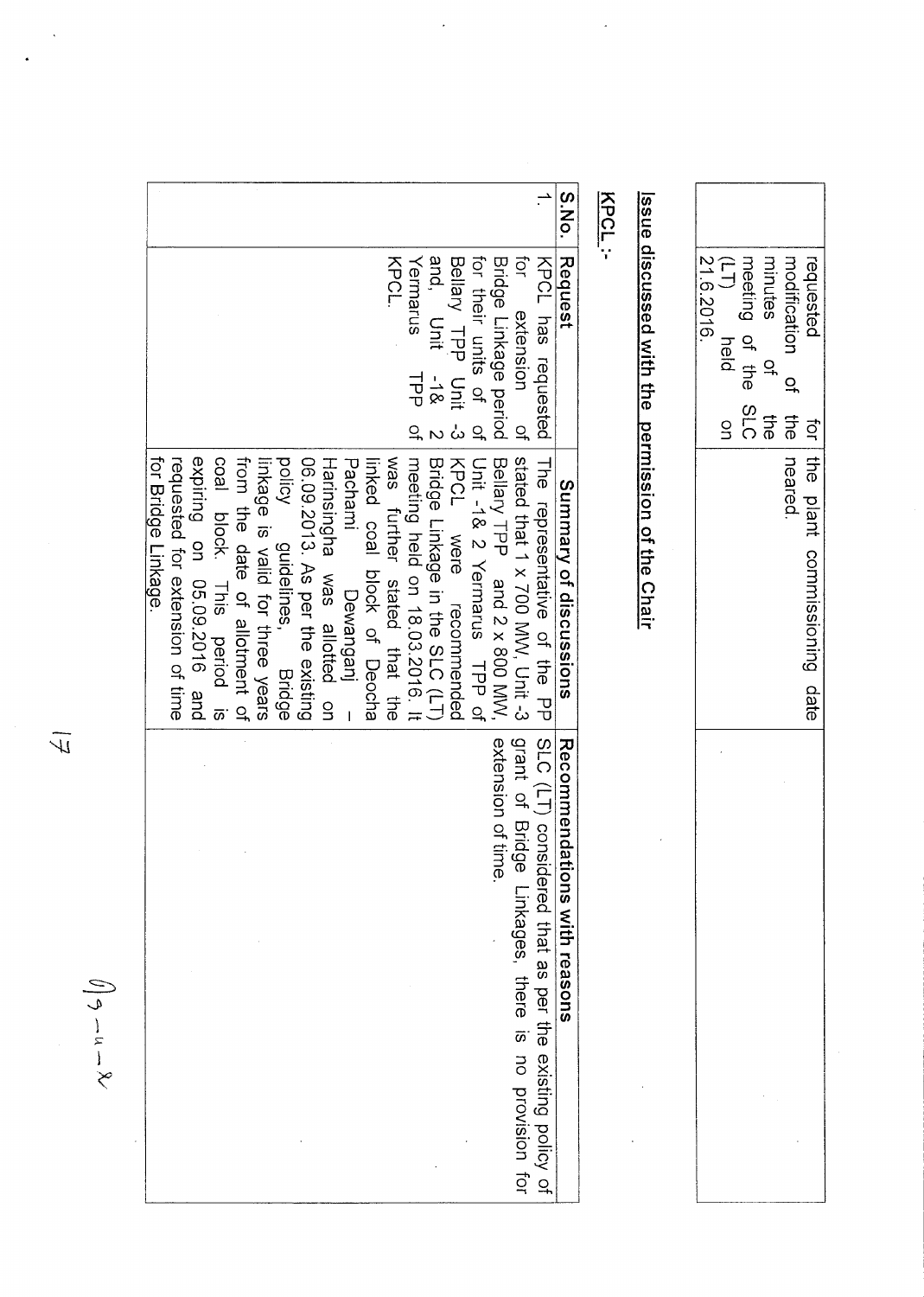List of participants who attended the meeting of the Standing Linkage Committee (Long Term) for Power Sector held on 01.09.2016 to review the status of existing Coal Linkages/LOAs, to consider grant of Bridge Linkages and other related matter.

|                       | <b>Ministry of Coal</b>                                              |
|-----------------------|----------------------------------------------------------------------|
| $\mathbf{1}$          | Dr. A.K. Dubey, Special Secretary (Coal) & Chairman, SLC (LT)        |
| $\overline{2}$        | Sh. Rajesh Kumar Sinha, Joint Secretary                              |
| $\overline{3}$        | Sh. Mukesh Choudhary, Director (CPD)                                 |
| $\overline{4}$        | Sh. Pilli Ravi Kumar, Under Secretary (CPD)                          |
| $\overline{5}$        | Sh. V.P. Gautham, Asst. Secretary                                    |
|                       | <b>Ministry of Power</b>                                             |
| 6                     | Sh. Aniruddha Kumar, Joint Secretary                                 |
| $\overline{7}$        | Sh. H.S. Pruthi, Director                                            |
|                       | <b>Ministry of Shipping</b>                                          |
| 8                     | Sh. Abhishek Chandra, Director                                       |
|                       | <b>Ministry of Mines</b>                                             |
| 9                     | Sh. S.K. Mishra, Director                                            |
|                       | <b>NITI Aayog</b>                                                    |
| 10                    | Sh. Harendra Kumar, Joint Adviser                                    |
|                       | <b>Central Electricity Authority</b>                                 |
| 11                    | Sh. N.S. Mondal, Director                                            |
| 12                    | Sh. Alok Saxena, Consultant (PPPA)                                   |
|                       | <b>NTPC</b>                                                          |
| 13                    | Sh. G Ravindra, ED (FM)                                              |
| 14                    | Sh. D.K. Saha, AGM (FM)                                              |
| 15                    | Sh. S.D. Prasad, GM (FM)                                             |
| 16                    | Sh. M. Prasanna Kumar, GM (FM)                                       |
| 17                    | Sh. Vineet Jain, AGM (FM)                                            |
|                       | <b>Singareni Collieries Company Limited</b>                          |
| 18                    | Sh. N.V.K. Srinivas, GM                                              |
| 19                    | Sh. B. Kishan Rao, GM (Mkt.)                                         |
|                       | <b>Coal India Limited and Coal Companies</b>                         |
| 20                    | Sh. B.K. Chandora, SECL                                              |
| 21<br>$\overline{22}$ | Sh. S.K. Roy, SECL (Bilaspur)                                        |
|                       | Sh. S. Chandramouli, MCL                                             |
| 23<br>24              | Sh. R.K. Majhee, MCL                                                 |
| 25                    | Sh. V.R. Singh, ECL                                                  |
| 26                    | Sh. R.D. Roy, GM (S&M), WCL                                          |
| 27                    | Sh. M.S. Bhutani, CCL                                                |
| 28                    | Sh. L.K. Mishra, GM (S&M), CIL                                       |
| 29                    | Sh. G.K. Vashishtha, GM (S&M), CIL                                   |
| 30                    | Sh. Rajesh Mishra, Sr. Manager (S&M), CIL<br>Sh. Rajesh Bhushan, CIL |
|                       | <b>BSPTCL, Govt. of Bihar</b>                                        |
| 31                    | Sh. R. Lakshmanan, Managing Director                                 |
|                       | <b>NALCO</b>                                                         |
| 32                    | Sh. S.K. Roy, ED (P)                                                 |
|                       | <b>Bihar State Power Generation Corporation Limited</b>              |
|                       |                                                                      |

 $0|5 - 4 - 8$ 

 $\overline{\mathcal{G}}$